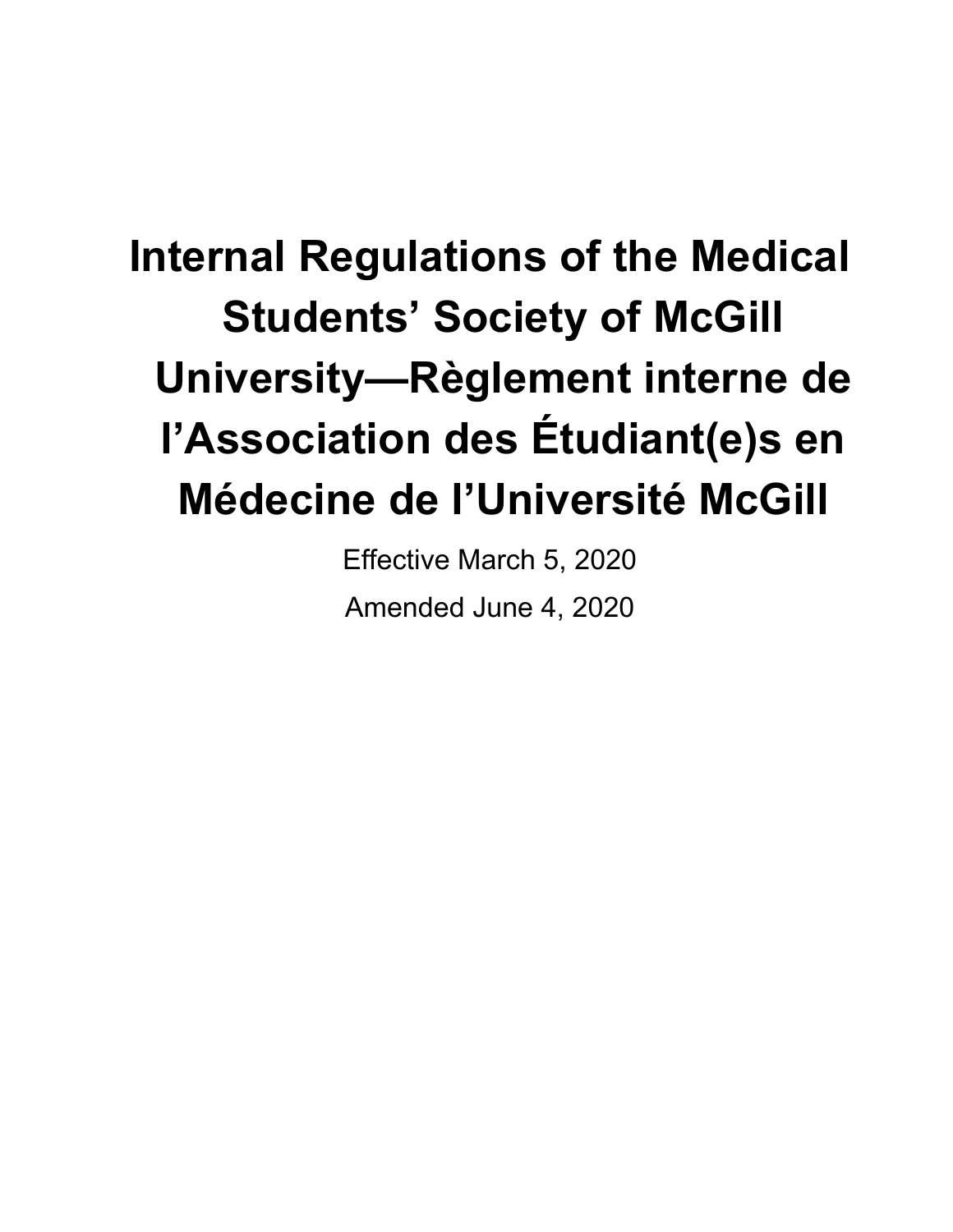| <b>Table of Contents</b>                                |                 |
|---------------------------------------------------------|-----------------|
| <b>PART I - GENERAL DISPOSITIONS</b>                    | 5               |
| <b>NAME</b>                                             | 5               |
| <b>DEFINITIONS</b>                                      | 5               |
| <b>PROCEDURE</b>                                        | $6\phantom{1}6$ |
| <b>PART II - FINANCE</b>                                | $6\phantom{1}6$ |
| <b>FINANCIAL PRACTICES</b>                              | 6               |
| <b>PART III - THE GENERAL ASSEMBLY</b>                  | $\overline{7}$  |
| <b>OFFICIALS</b>                                        | $\overline{7}$  |
| <b>ORDER OF BUSINESS</b>                                | $\overline{7}$  |
| <b>STANDING RULES</b>                                   | 8               |
| <b>PART IV - THE BOARD OF DIRECTORS</b>                 | 9               |
| <b>OFFICIALS</b>                                        | 9               |
| <b>MEETINGS</b>                                         | 9               |
| <b>ORDER OF BUSINESS</b>                                | 9               |
| <b>STANDING RULES</b>                                   | 10              |
| <b>PART V - THE GENERAL COUNCIL</b>                     | 10              |
| <b>OFFICIALS</b>                                        | 10              |
| <b>ORDER OF BUSINESS</b>                                | 10              |
| <b>STANDING RULES</b>                                   | 11              |
| <b>PART VI - THE EXECUTIVE COUNCIL</b>                  | 12              |
| <b>OFFICIALS</b>                                        | 12              |
| <b>ORDER OF BUSINESS</b>                                | 13              |
| <b>STANDING RULES</b>                                   | 13              |
| <b>PART VII - OFFICES OF THE SOCIETY</b>                | 14              |
| <b>EXECUTIVE PRESIDENT</b>                              | 14              |
| <b>EXECUTIVE VICE PRESIDENT &amp; CORPORATE AFFAIRS</b> | 15              |

*Internal Regulations, Medical Students' Society (MSS) -* 2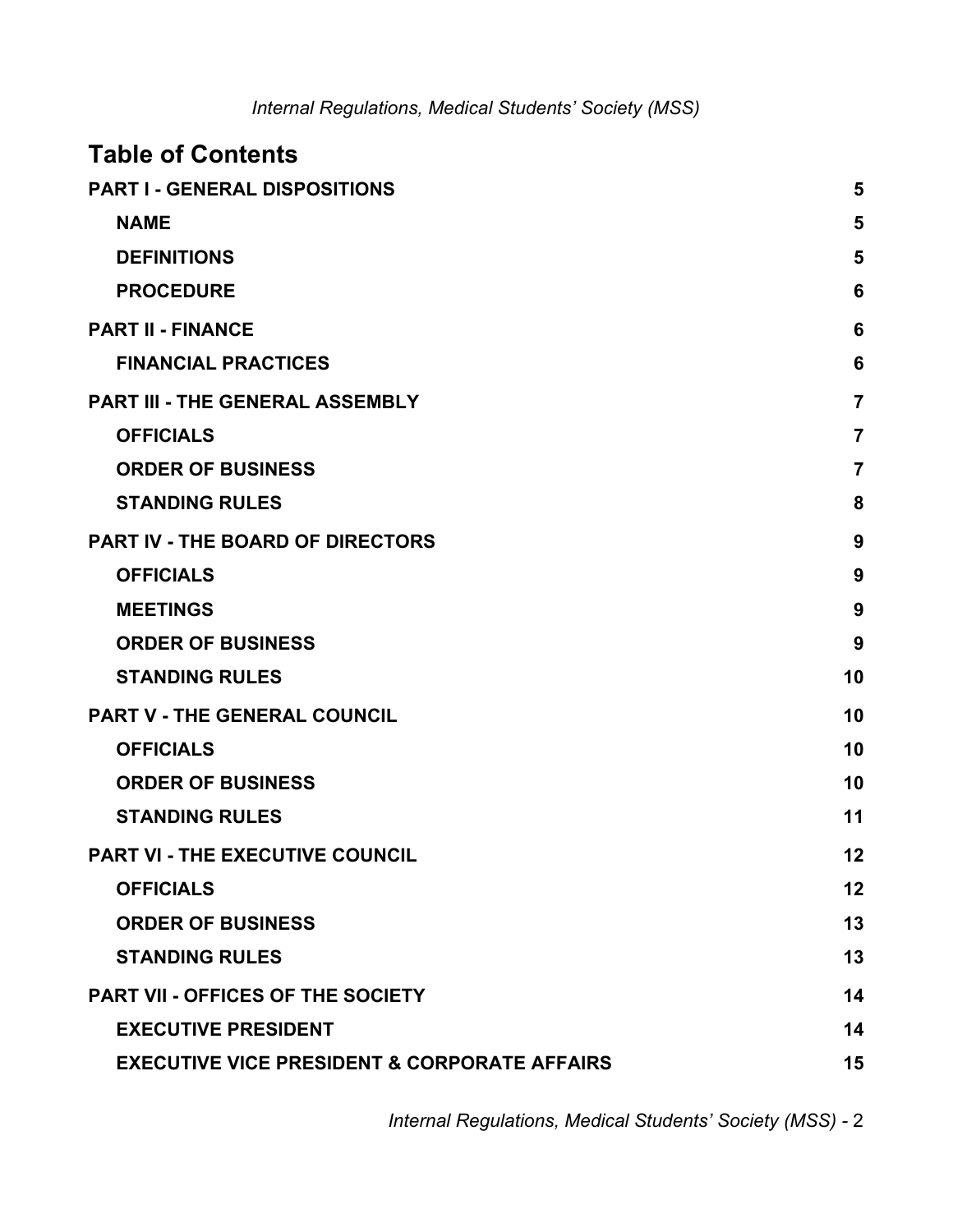| <b>VICE PRESIDENT, EDUCATION</b>                                                              | 16 |
|-----------------------------------------------------------------------------------------------|----|
| <b>PAST PRESIDENT</b>                                                                         | 16 |
| <b>VICE PRESIDENT, FINANCE</b>                                                                | 17 |
| <b>INFORMATION TECHNOLOGY OFFICER</b>                                                         | 17 |
| <b>VICE PRESIDENT, INTERNAL AFFAIRS</b>                                                       | 17 |
| <b>VICE PRESIDENT, SOCIAL AFFAIRS</b>                                                         | 18 |
| <b>EXTERNAL OFFICER, CANADA</b>                                                               | 18 |
| <b>EXTERNAL OFFICER, QUÉBEC</b>                                                               | 19 |
| <b>GLOBAL HEALTH OFFICERS (Sr. &amp; Jr.)</b>                                                 | 19 |
| <b>STUDENT SPACE OFFICER</b>                                                                  | 19 |
| <b>VICE-PRESIDENT WELLNESS</b>                                                                | 20 |
| <b>CLASS PRESIDENT</b>                                                                        | 20 |
| <b>CLASS REPRESENTATIVES</b>                                                                  | 21 |
| <b>CLASS TREASURER</b>                                                                        | 21 |
| <b>SSMU REPRESENTATIVE</b>                                                                    | 21 |
| <b>SECRETARY</b>                                                                              | 21 |
| <b>MEDICINE SENATOR</b>                                                                       | 22 |
| <b>GATINEAU REPRESENTATIVE</b>                                                                | 22 |
| PART VIII - STANDING COMMITTEES                                                               | 23 |
| <b>GENERAL</b>                                                                                | 23 |
| SPECIAL PROJECT AND COMMUNITY INVOLVEMENT COMMITTEE (SPCI)                                    | 24 |
| <b>AMBASSADORS FOR COMPREHENSIVE EDUCATION (ACE)</b>                                          | 25 |
| <b>MMI PLANNING COMMITTEE</b>                                                                 | 25 |
| <b>MEDICAL STUDENT WELLNESS COMMITTEE (MSW)</b>                                               | 26 |
| MEDICAL STUDENTS' GOVERNMENT AFFAIRS AND ADVOCACY<br><b>MCGILL</b><br><b>COMMITTEE (GAAC)</b> | 26 |
| <b>MCGILL GLOBAL HEALTH COMMITTEE</b>                                                         | 27 |
| <b>EQUITY COMMITTEE</b>                                                                       | 27 |

*Internal Regulations, Medical Students' Society (MSS) -* 3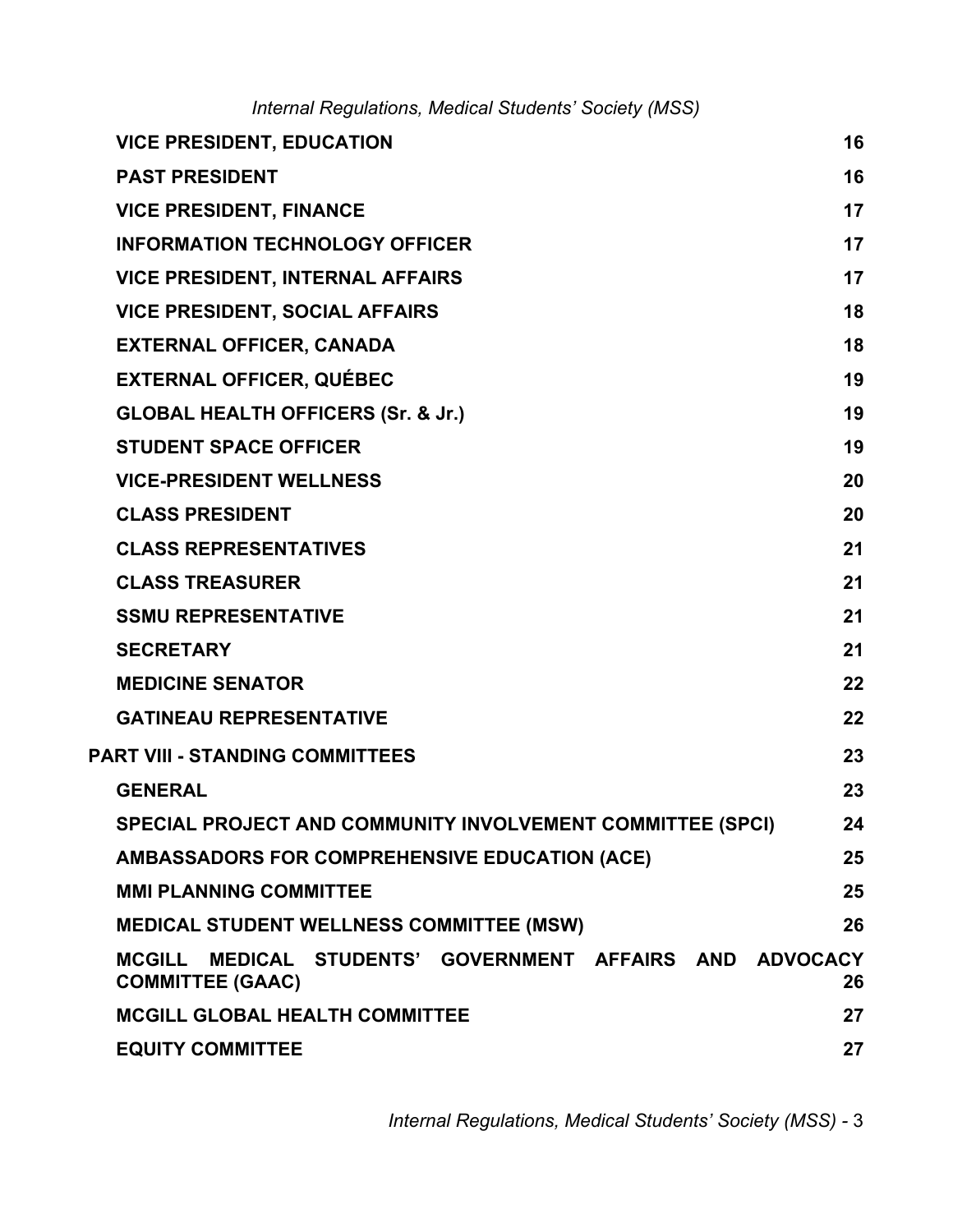| <b>ACADEMIC COMMITTEE</b>         | 28 |
|-----------------------------------|----|
| <b>MEDIA COMMITTEE</b>            | 28 |
| <b>NOMINATION COMMITTEE</b>       | 28 |
| <b>AD HOC COMMITTEES</b>          | 29 |
| <b>PART IX - CLUBS</b>            | 29 |
| <b>DEFINITIONS</b>                | 29 |
| <b>GOVERNANCE AND REGULATIONS</b> | 30 |
| <b>FUNDING</b>                    | 31 |
| <b>CLUB STATUS</b>                | 33 |
| <b>RECRUITMENT</b>                | 34 |
| <b>FUNDING</b>                    | 35 |
| <b>CLUB CLOSURE</b>               | 36 |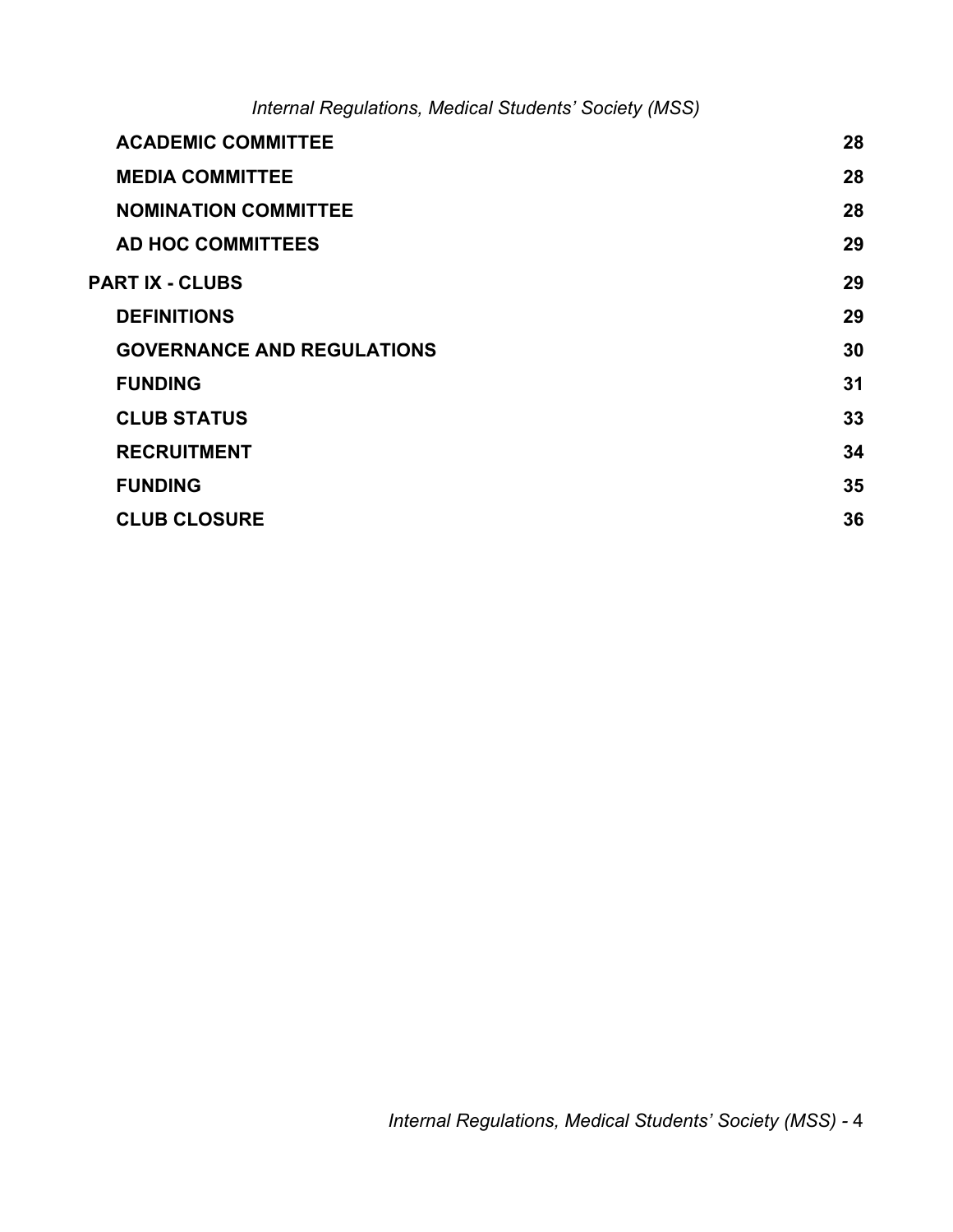# **Internal Regulations of the Medical Students' Society—Règlement interne de l'Association des Étudiant(e)s en Médecine de l'Université McGill**

#### **PART I - GENERAL DISPOSITIONS**

#### <span id="page-4-1"></span><span id="page-4-0"></span>**1. NAME**

**1.1. NAME.** This bylaw may be referred to as the "Internal Regulations", and hereafter, the "Bylaw".

#### **2. DATE OF EFFECT**

**2.1. DATE.** This Bylaw shall come into effect on July 1, 2018.

# <span id="page-4-2"></span>**3. DEFINITIONS**

- **3.1. CONSTITUTION**: The Constitution of the Medical Students' Society of McGill University.
- **3.2. MASS COMMUNICATION**: Society-wide email correspondence emanating from officers or governing bodies of the Society.
- **3.3. MEMBER**: A voting member of the Society in good standing as per section 3 of the Constitution.
- **3.4. OFFICERS**: All members of General Council, as described in section 6 of the Constitution.
- **3.5. REGULATIONS**: This bylaw, namely the Internal Regulations of the Medical Students' Society of McGill University.
- **3.6. ROBERT'S RULES**: The most recent edition of Robert's Rules of Order, a code of procedure.
- **3.7. SOCIETY**: The Medical Students' Society of McGill University.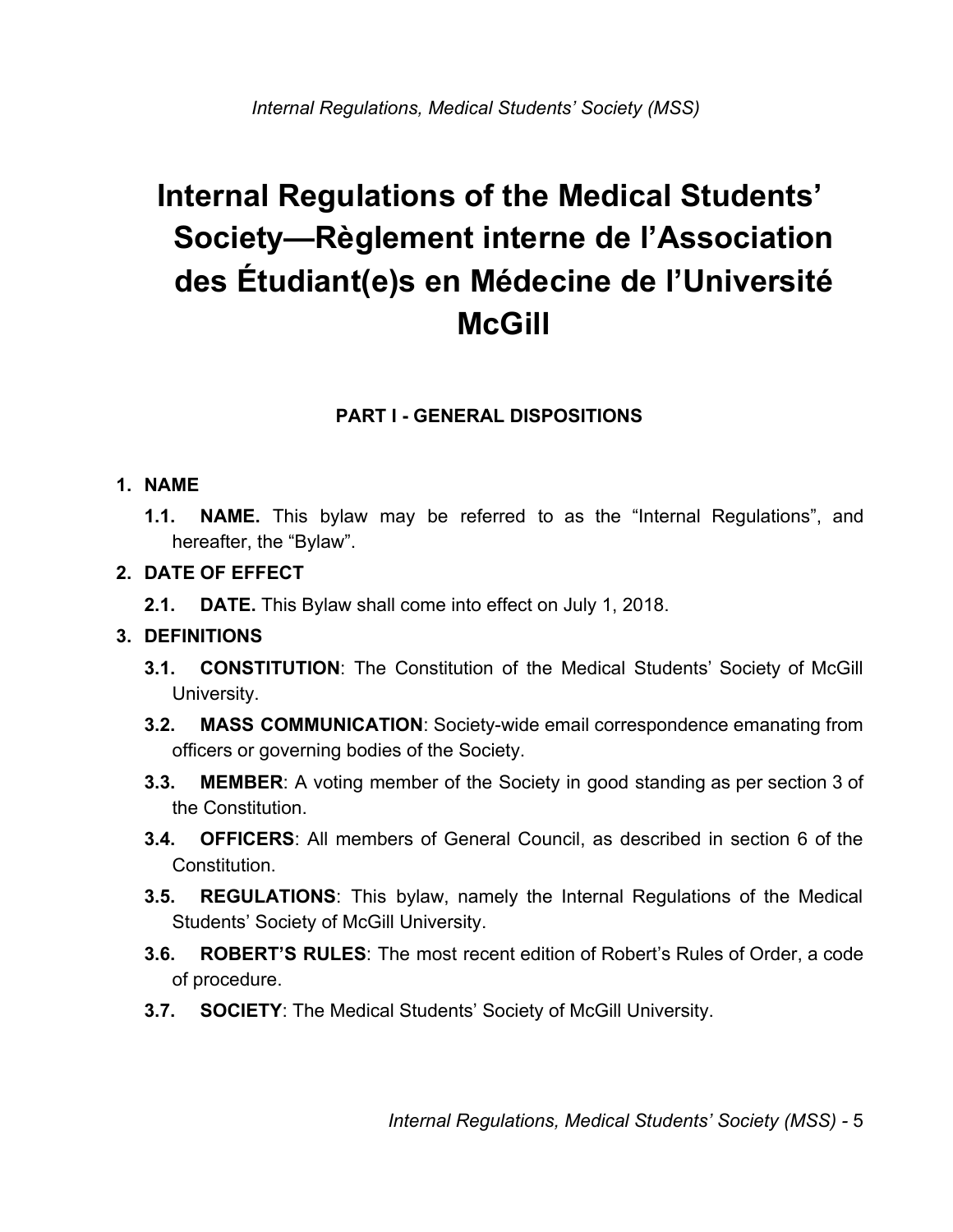# <span id="page-5-0"></span>**4. PROCEDURE**

- **4.1. RULES OF PROCEDURE.** Unless otherwise stated, meetings of the General Assembly, Board of Directors, General Council, and all committees will be governed by Robert's Rules. Individual instances may make modifications to their rules of procedure notwithstanding Robert's Rules and this Bylaw, provided these modifications are adopted according to the rules of procedure in effect at that time.
- **4.2. LAND ACKNOWLEDGMENT.** All meetings of the Society must include a land acknowledgment, stated as follows:

"McGill University is situated on the traditional territory of the Kanien'kehá:ka, a place which has long served as a site of meeting and exchange amongst nations".

**4.3. LANGUAGE.** Members are entitled to use both English and French in all meetings. Minutes and documents, where appropriate, must be produced in English and may additionally be produced in French.

# **PART II - FINANCE**

# <span id="page-5-2"></span><span id="page-5-1"></span>**1. FINANCIAL PRACTICES**

- **1.1. AUDITS.** The Society's VP Finance be required to submit a monthly audit 20 days following the receipt of the monthly statement to the Board of Directors. This audit shall include a list of transactions with accompanying documentation.
- **1.2. BOARD REPORT.** In their monthly report to the board, the VP Finance must report on all debits and credits to, from, and between the Society's accounts, the balances in all Society accounts, and the value of other holdings and investments. This report shall be made public on the Society's Website.
- **1.3. OFFICER BUDGETS.** All members of the Society's Executive Council must submit a budget that is to be approved by the VP Finance, if the project or action they wish to undertake entails a total expenditure of over \$5000. In addition, this budget must be made available as a document before sessions of the Executive Council for Members to view at their leisure.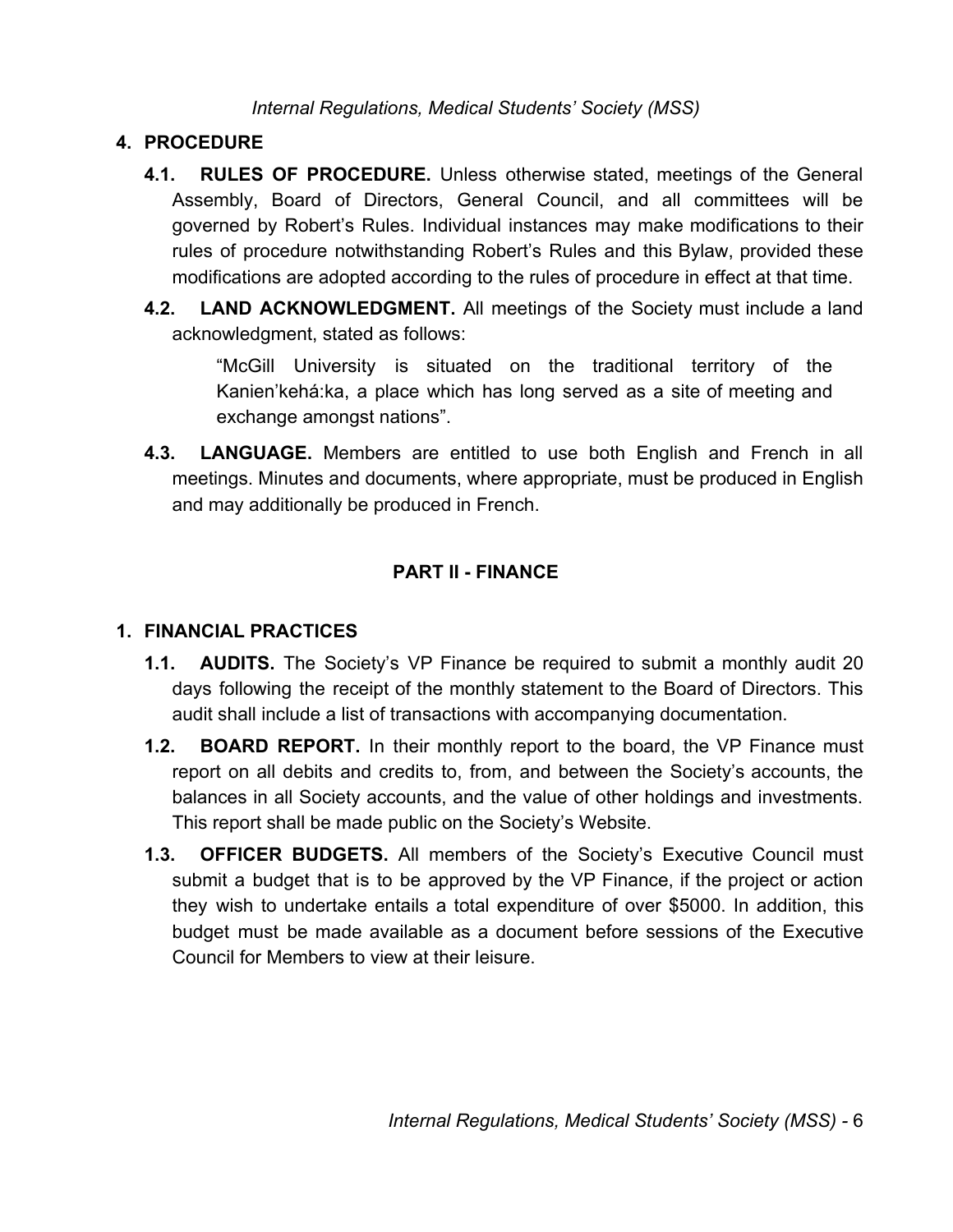#### **PART III - THE GENERAL ASSEMBLY**

# <span id="page-6-1"></span><span id="page-6-0"></span>**1. OFFICIALS**

- **1.1. SPEAKER.** The speaker is the chair of the General Assembly. The Board of Directors may nominate any person to be speaker, and any number of persons to assist the speaker in his duties. The Assembly must approve all officials of the General Assembly and may remove, substitute, or add officials in accordance with procedure.
- **1.2. RESPONSIBILITIES.** The speaker and officials are responsible for maintaining order and directing the Assembly according to the rules of procedure. The speaker must issue rulings when conflicts between rules arise, and may take disciplinary actions at their discretion against Members who disrupt the General Assembly. Officials of the General Assembly may not take part in any vote.

#### <span id="page-6-2"></span>**2. ORDER OF BUSINESS**

- **2.1. DEFAULT ORDER.** Unless modified by the assembly, the order of business shall be as follows:
	- **(a)** Call to Order;
	- **(b)** Land Acknowledgement;
	- **(c)** Approval of the Speaker;
	- **(d)** Approval of the Minutes;
	- **(e)** Adoption of the Agenda;
	- **(f)** Old Business;
	- **(g)** New Business;
	- **(h)** Question Period;
	- **(i)** Reports;
	- **(j)** Adjournment.
- **2.2. MANDATORY REPORTS.** The following reports must be delivered, at least once annually:
	- **(a)** The Report of the Executive Council;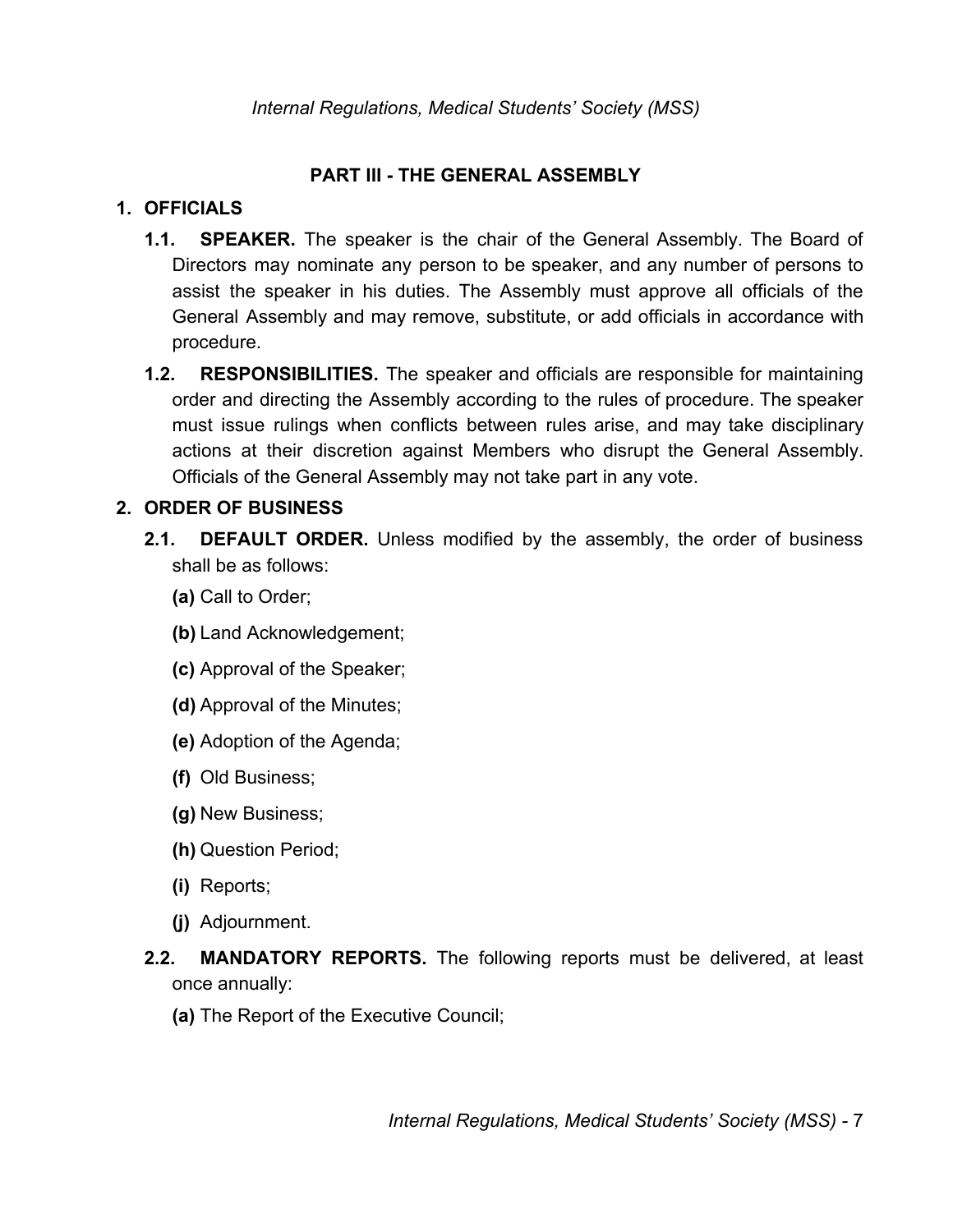**(b)** The Report of the Vice-President Finance, including a presentation of the Budget and audited financial statements.

# <span id="page-7-0"></span>**3. STANDING RULES**

- **3.1. ADVANCE NOTICE OF MOTIONS.** Motions sent to the Secretary of the society at least five (5) days in advance shall automatically be added to the agenda. Other motions may only be added to the agenda following a two-thirds vote of the assembly.
- **3.2. STANDING RULES.** The following modifications to Robert's Rules shall apply to the General Assembly:
	- **(a)** The default voting method shall be a placard vote. Any Member may request a division of the vote if they consider the result to have been unclear;
	- **(b)** Abstentions shall only be permitted when voting on main motions;
	- **(c)** A main motion shall be approved if the votes in favour exceed the votes against;
	- **(d)** The mover(s) of a motion are entitled to a maximum of three (3) minutes of speaking time to present their motions;
	- **(e)** Debate on main motions shall be preceded by a Question Period to the movers, lasting a maximum of three (3) minutes;
	- **(f)** Debate on main motions, excluding time for subsidiary motions, shall last a maximum of ten (10) minutes; during debate, movers do not have any special speaking privileges;
	- **(g)** Debate on subsidiary motions shall last a maximum of five (5) minutes;
	- **(h)** The presenter of a report is entitled to a maximum of five (5) minutes of speaking time, followed by a question period lasting a maximum of three (3) minutes.
	- **(i)** The General Question Period shall last a maximum of five (5) minutes.
	- **(j)** All the time limits above are subject to extension following a majority vote of the Assembly;
	- **(k)** The default speaking time per Member shall be of one-and-a-half (1 ½) minutes.
	- **(l)** The Assembly may allow a Member to speak to a motion beyond the usual maximum of two (2) times, following a two-thirds majority vote of the Assembly.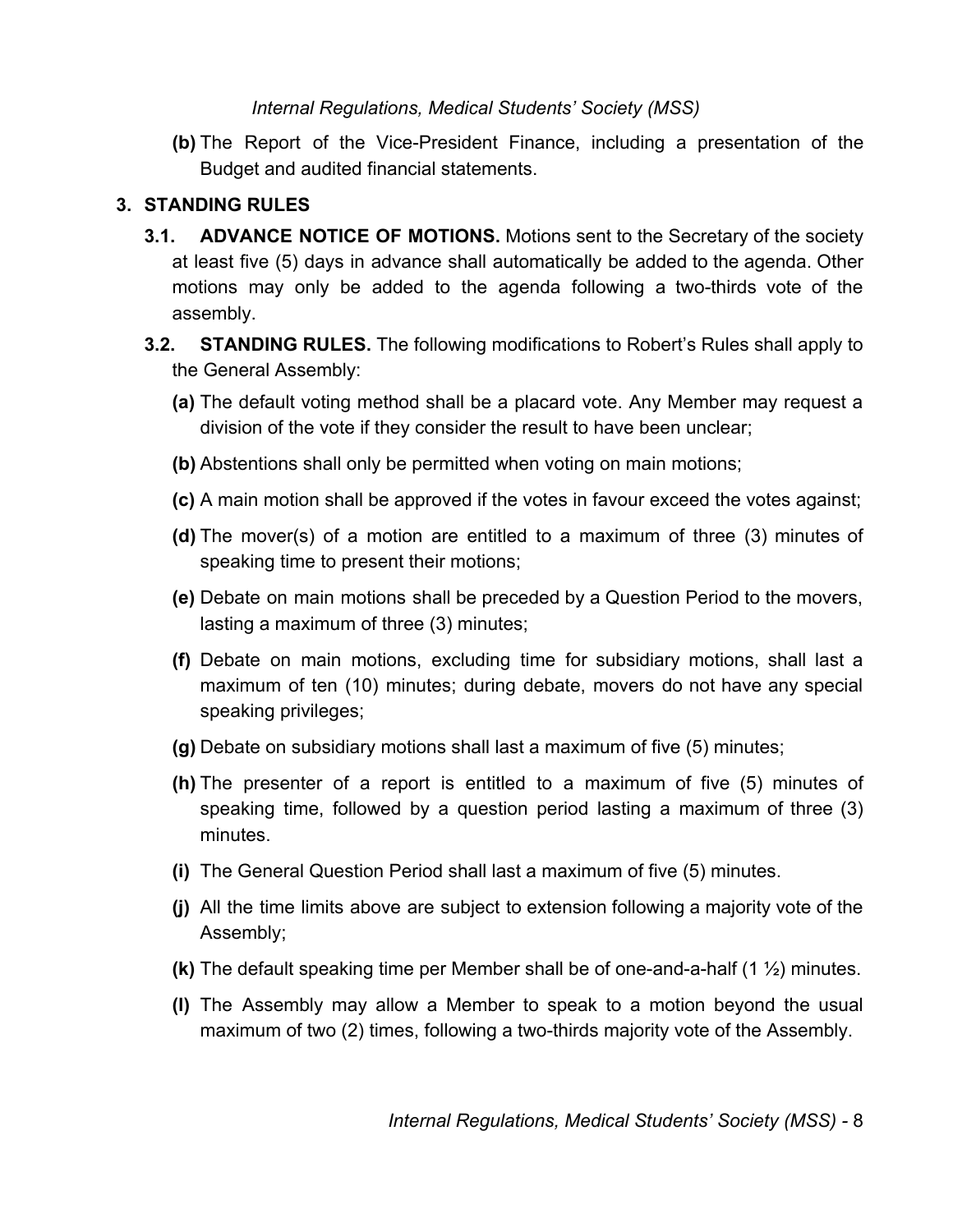# **PART IV - THE BOARD OF DIRECTORS**

#### <span id="page-8-1"></span><span id="page-8-0"></span>**1. OFFICIALS**

**1.1. CHAIR.** The President of the Society chairs meetings of the Board of Directors. In the absence of the President, the Executive Vice-President shall act as Chair of the Board.

#### <span id="page-8-2"></span>**2. MEETINGS**

- **2.1. CALLING OF MEETINGS.** Meetings of the board may be called by the Executive President, the Executive Vice-President or any two (2) directors at any time, provided that seven (7) days' notice is given to all directors. Notice of a meeting shall not be necessary if all of the directors are present, and none objects to the holding of the meeting, or if those absent have waived notice of or have otherwise signified their consent to the holding of such meeting.
- **2.2. REGULAR MEETINGS**. The board shall hold regular meetings once every calendar month.
- **2.3. PUBLIC NOTICE OF MEETINGS.** The time and place of meetings of the board shall be made public on the Society's website.
- **2.4. QUORUM.** Quorum for meetings of the board of directors shall be that of three (3) directors.

#### <span id="page-8-3"></span>**3. ORDER OF BUSINESS**

- **3.1. DEFAULT ORDER.** Unless modified by the assembly, the order of business shall be as follows:
	- **(a)** Call to Order;
	- **(b)** Land Acknowledgement;
	- **(c)** Approval of the Minutes;
	- **(d)** Adoption of the Agenda;
	- **(e)** Report of the Vice-President, Finance;
	- **(f)** Old Business;
	- **(g)** Gatineau New Business
	- **(h)** Downtown New Business;
	- **(i)** Adjournment.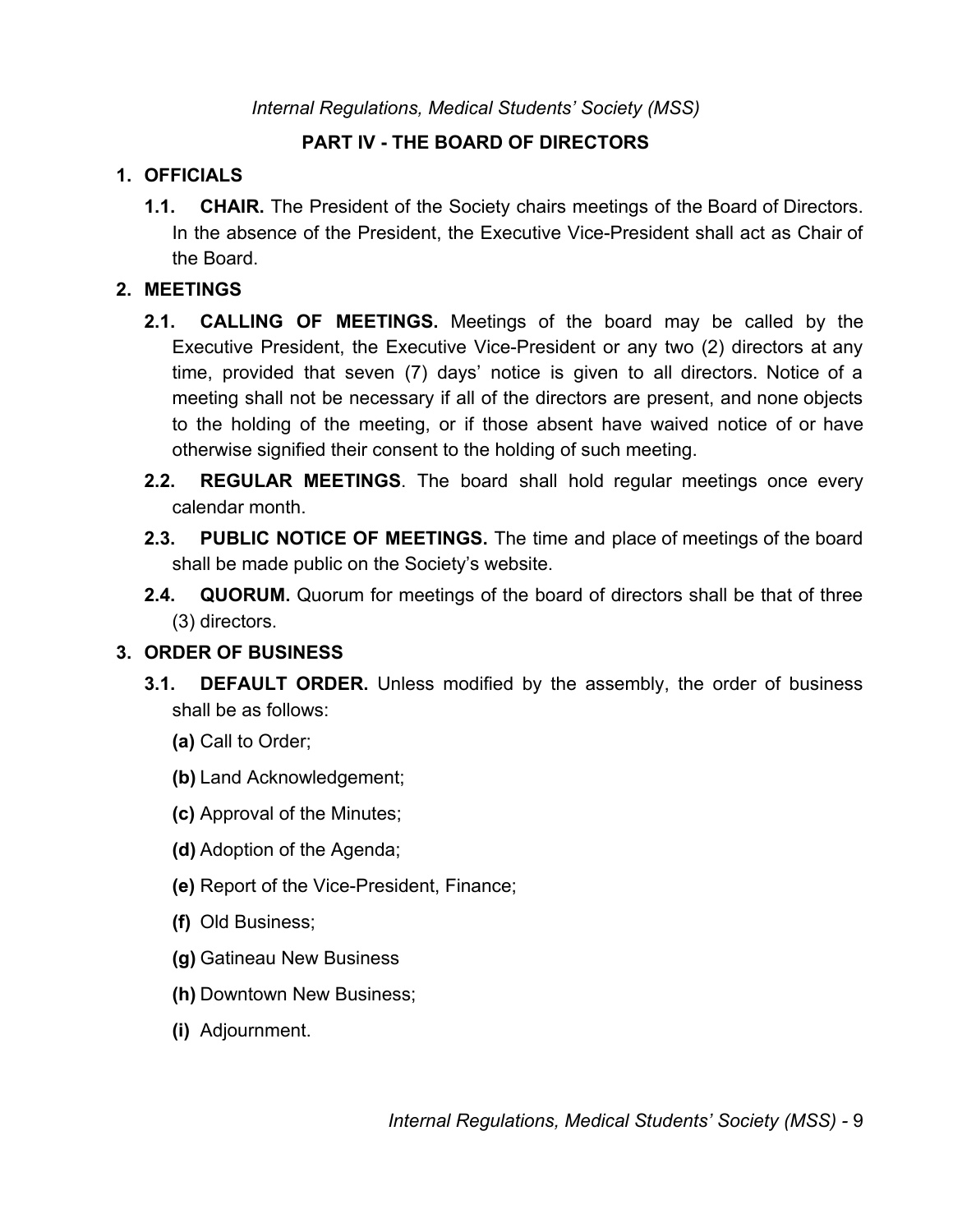- **3.2. MINUTES.** The Secretary or the person designated by the Secretary is responsible for the recording of minutes.
- **3.3. CONFIDENTIAL SESSION.** Meetings of the Board of Directors are open to all Members, except when the Board elects to enter a confidential session. Minutes from confidential sessions shall not be made public unless approved by General Council.

#### <span id="page-9-0"></span>**4. STANDING RULES**

- **4.1. STANDING RULES.** The following modifications to Robert's Rules shall apply to the Board of Directors:
	- **(a)** The voting method shall be a vote by consensus. Any absent member of the board must signify their approval for a decision to become valid.
	- **(b)** If consensus is not reached on a particular matter, the General Council shall issue a binding ruling within 10 days.
	- **(c)** The Board may waive the application of the whole or a part of Robert's Rules to expedite proceedings.

# **PART V - THE GENERAL COUNCIL**

#### <span id="page-9-2"></span><span id="page-9-1"></span>**1. OFFICIALS**

- **1.1. CHAIR.** The President of the Society chairs meetings of the General Council. In the absence of the President, the General Council shall select a temporary chair among its members.
- **1.2. RESPONSIBILITIES.** The chair is responsible for the good functioning of meetings of the General Council. The chair may only vote to break ties.

# <span id="page-9-3"></span>**2. ORDER OF BUSINESS**

- **2.1. DEFAULT ORDER.** Unless modified by the assembly, the order of business shall be as follows:
	- **(a)** Call to Order;
	- **(b)** Land Acknowledgement;
	- **(c)** Approval of the Minutes;
	- **(d)** Adoption of the Agenda;
	- **(e)** Old Business;
	- **(f)** New Business;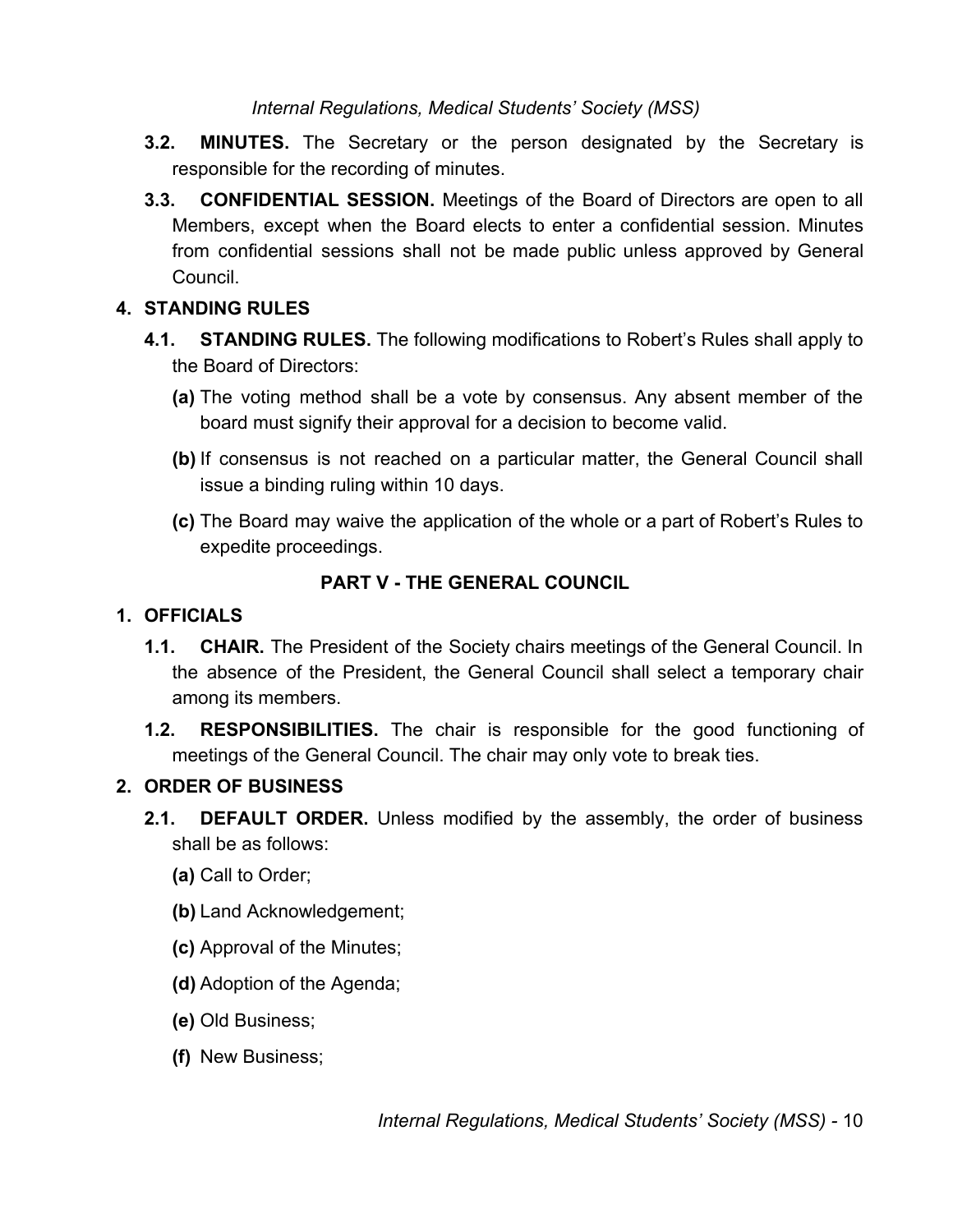- **(g)** Discussion;
- **(h)** Reports;
- **(i)** Adjournment.
- **2.2. MINUTES.** The Secretary or the person designated by the Secretary is responsible for the recording of minutes.
- **2.3. CONFIDENTIAL SESSION.** Meetings of the General Council are open to all Members, except during a confidential session when mandated by the Constitution, or when the General Council enters a Committee of the Whole. Minutes from confidential sessions shall not be made public unless approved by General Council.

# <span id="page-10-0"></span>**3. STANDING RULES**

- **3.1. ADVANCE NOTICE OF MOTIONS.** Motions sent to the Secretary of the society at least seventy-two (72) hours in advance shall automatically be added to the agenda. Other motions may only be added to the agenda following a two-thirds vote of the assembly.
- **3.2. STANDING RULES.** The following modifications to Robert's Rules shall apply to the General Council:
	- **(a)** The default voting method shall be a vote by consensus. Any Officer may object to a motion and request a vote by hand;
	- **(b)** Debate on main motions shall be preceded by a Question Period to the movers, lasting a maximum of three (3) minutes;
	- **(c)** Debate on main motions, excluding time for subsidiary motions, shall last a maximum of ten (10) minutes; during debate, movers do not have any special speaking privileges;
	- **(d)** Debate on subsidiary motions shall last a maximum of five (5) minutes;
	- **(e)** The default speaking time per Officer shall be of one-and-a-half (1 ½) minutes.
	- **(f)** Decision made without quorum are subject to the remote approval procedure of General Council.
- **3.3.** (*repealed, April 17, 2018*)

#### **4. REMOTE APPROVAL**

**4.1. SCOPE.** Any motion except the budget may be subject to a remote vote of General Council without holding a meeting. Motions adopted at meetings of the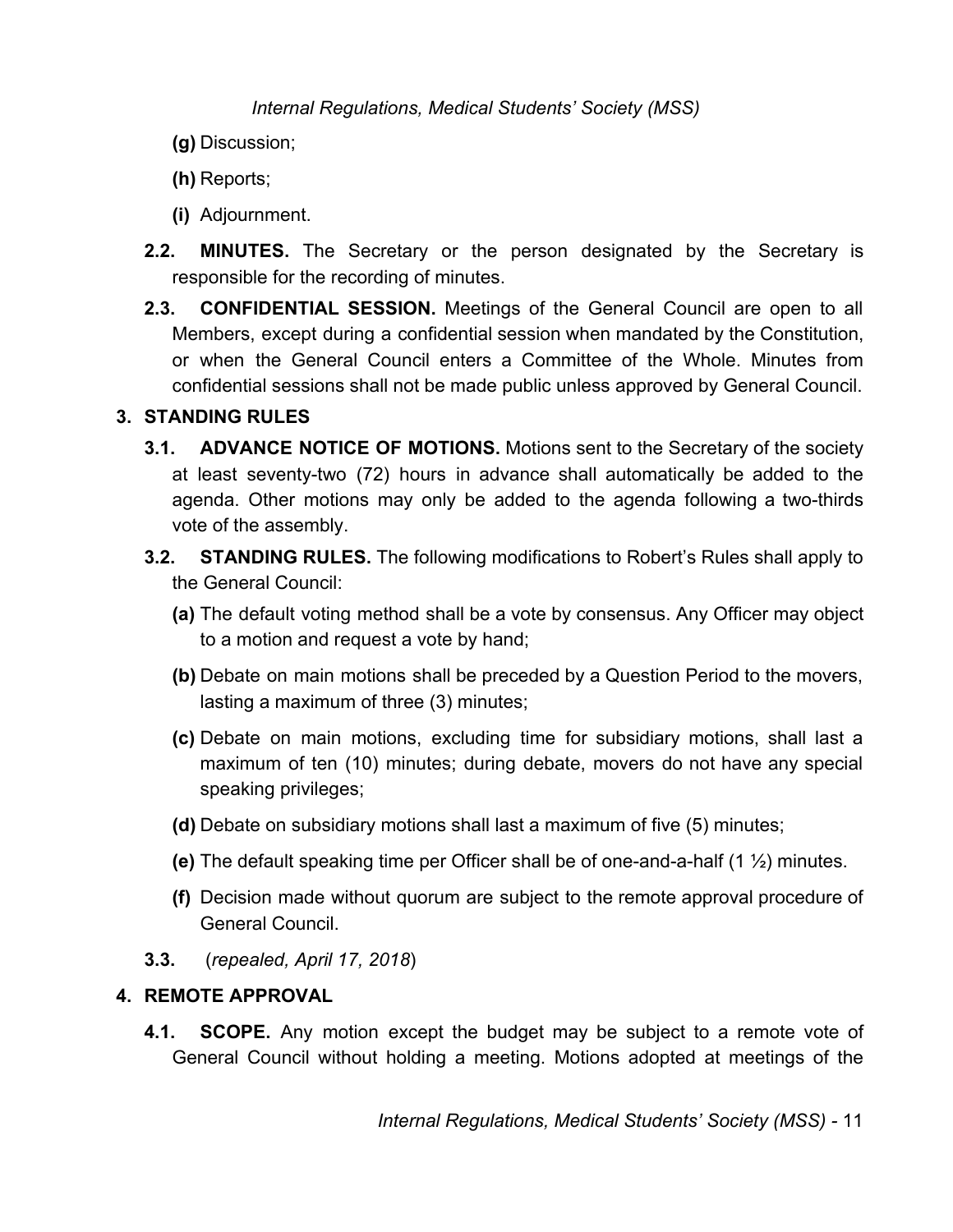General Council while quorum is not attained are similarly subject to remote approval.

- **4.2. REQUIREMENTS.** In order to be considered for remote approval, motions must:
	- **(a)** contain resolutions or explicit actionable items;
	- **(b)** be moved and seconded by Officers, or have been adopted at an out-of-quorum General Council session;
	- **(c)** be accompanied by at least one supporting document, if the motion has not been previously discussed at General Council;
	- **(d)** be submitted in accordance to the procedure outlined in this Bylaw.
- **4.3. PROCEDURE.** The procedure for the submission of motions for remote approval shall be as follows:
	- **(a)** The mover and seconder of the motion shall submit the motion and any supporting document to the Secretary of the Society, unless the motion was adopted at an out-of-quorum General Council session;
	- **(b)** The Secretary shall distribute the motion and all supporting documents to all Officers, and ensure the motion and all supporting documents are published on the MSS Website;
	- **(c)** The Secretary shall solicit a preferential vote from each Officer consisting of the options to adopt the motion, reject it, or postpone it to the subsequent General Council. Officers may also abstain by submitting no vote;
	- **(d)** The Board of Directors shall determine the result according to the method of the single transferable vote, and announce it to the General Council.
- **4.4. TIME LIMITS.** The deadline to submit votes to the Secretary may not be shorter than one (1) week nor longer than two (2) weeks from the time of the diffusion of the motion to all Officers.
- **4.5. QUORUM**. Remote decisions of the General Council are not subject to quorum, provided all Officers had the opportunity to vote in accordance with this Bylaw.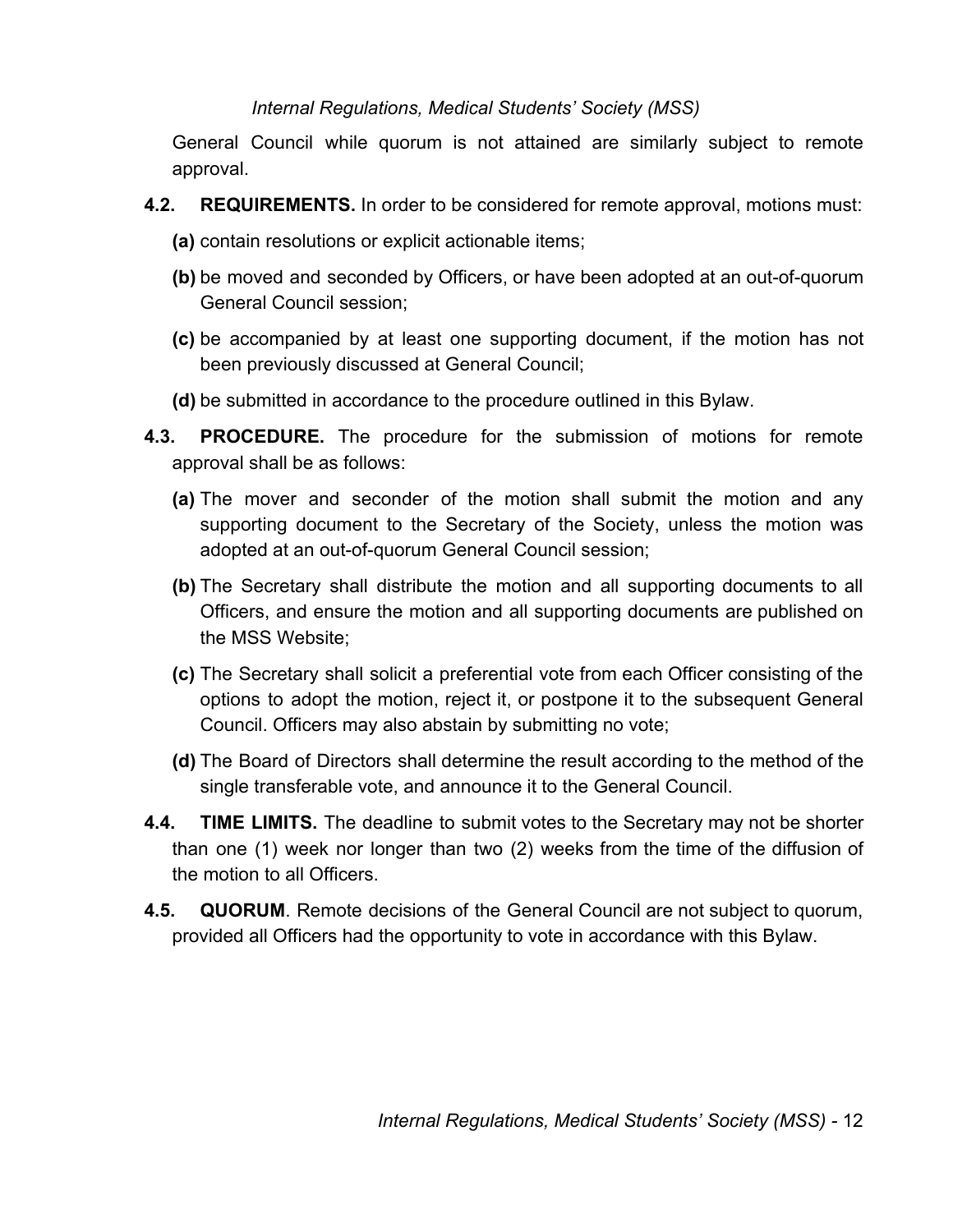# **PART VI - THE EXECUTIVE COUNCIL**

# <span id="page-12-1"></span><span id="page-12-0"></span>**1. OFFICIALS**

- **1.1. CHAIR.** The President of the Society chairs meetings of the General Council. In the absence of the President, the Executive Council shall select a temporary chair among its members.
- **1.2. RESPONSIBILITIES.** The chair is responsible for the good functioning of meetings of the General Council. The chair may only vote to break ties.

# <span id="page-12-2"></span>**2. ORDER OF BUSINESS**

- **2.1. DEFAULT ORDER.** Unless modified by the assembly, the order of business shall be as follows:
	- **(a)** Call to Order;
	- **(b)** Land Acknowledgement;
	- **(c)** Approval of the Minutes;
	- **(d)** Adoption of the Agenda;
	- **(e)** Old Business;
	- **(f)** New Business;
	- **(g)** Discussion;
	- **(h)** Reports;
	- **(i)** Adjournment.
- **2.2. MINUTES.** The Secretary or the person designated by the Secretary is responsible for the recording of minutes.
- **2.3. CONFIDENTIAL SESSION.** Meetings of the Executive Council are open to all Members, except when the General Council enters a Committee of the Whole. Minutes from confidential sessions shall not be made public unless approved by the Executive Council or the General Council.

# <span id="page-12-3"></span>**3. STANDING RULES**

**3.1. ADVANCE NOTICE OF MOTIONS.** Motions sent to the Secretary of the society at least five (5) days in advance shall automatically be added to the agenda. Other motions may only be added to the agenda following a two-thirds vote of the assembly.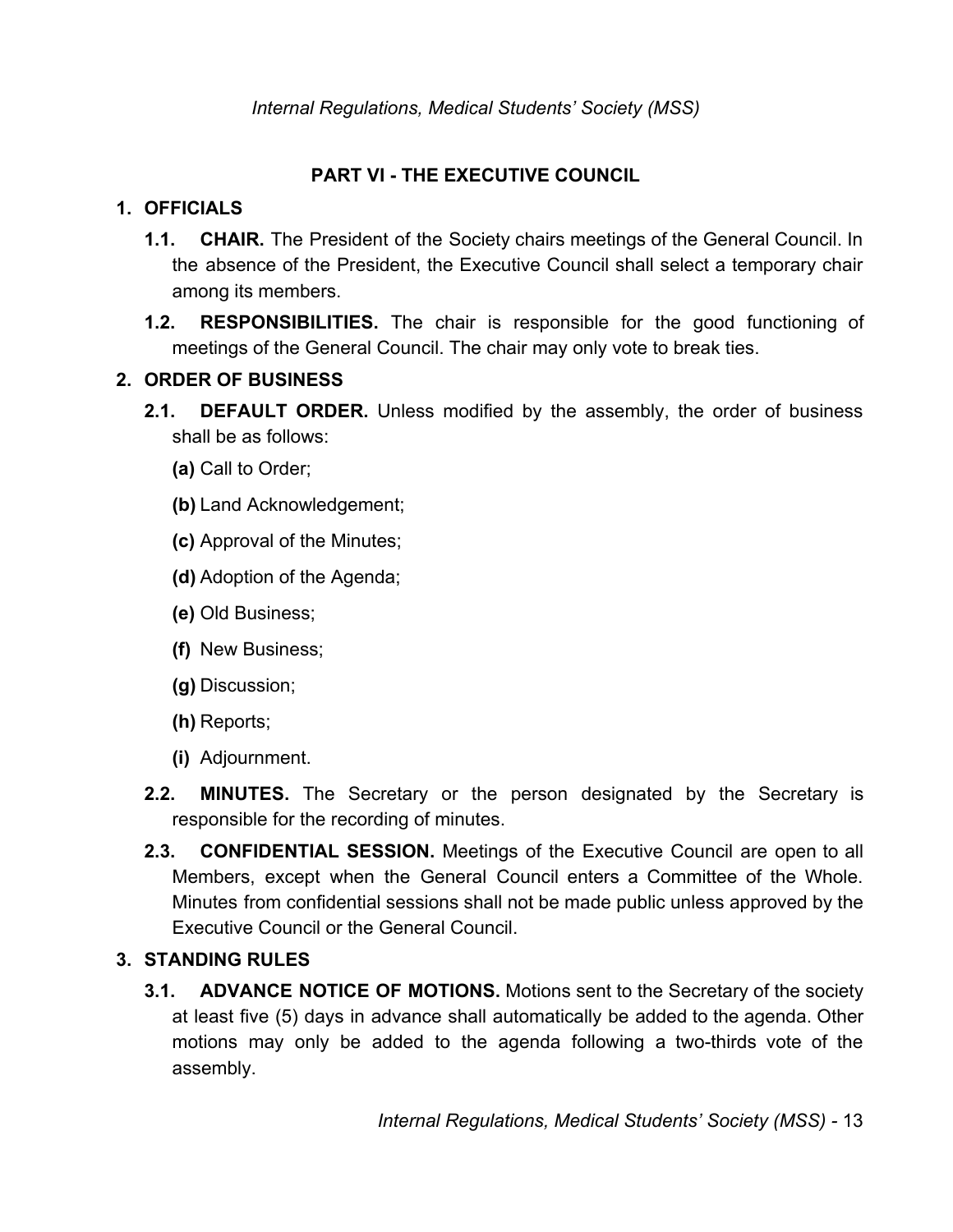- **3.2. STANDING RULES.** The following modifications to Robert's Rules shall apply to the General Council:
	- **(a)** The default voting method shall be a vote by consensus. Any member may object to a motion and request a vote by hand;
	- **(b)** Debate on main motions, including time for subsidiary motions, shall last a maximum of ten (15) minutes; during debate, movers do not have any special speaking privileges;
	- **(c)** The default speaking time per member shall be of one-and-a-half (1 ½) minutes.

# **PART VII - OFFICES OF THE SOCIETY**

#### <span id="page-13-1"></span><span id="page-13-0"></span>**1. EXECUTIVE PRESIDENT**

- **1.1.** To be the official spokesperson of the Medical Students' Society of McGill University.
- **1.2.** To manage all activities of the Society efficiently.
- **1.3.** To ensure that the Society's Constitution is observed.
- **1.4.** To serve as Chief Executive of the Society and Chair of all meetings of the General Council.
- **1.5.** To serve as member ex-officio of all committees of the Society.
- **1.6.** To serve as member ex-officio of the Faculty's curriculum and widening participation committees.
- **1.7.** To represent Members on all official and emergency occasions.
- **1.8.** To make decisions on behalf of the Society, subject to subsequent ratification by the General Council, in such instances as a meeting of the General Council is impossible.
- **1.9.** To convene meetings of the General Council and General Assembly and ensure that proper parliamentary procedure is respected, as set out in Robert's Rules of Order.
- **1.10.** To maintain proper avenues of communication, in conjunction with the Vice President External, between the Society and organizations external to the University. These organizations include, but are not limited to, the Canadian Federation of Medical Students (CFMS), the Fédération médicale étudiante du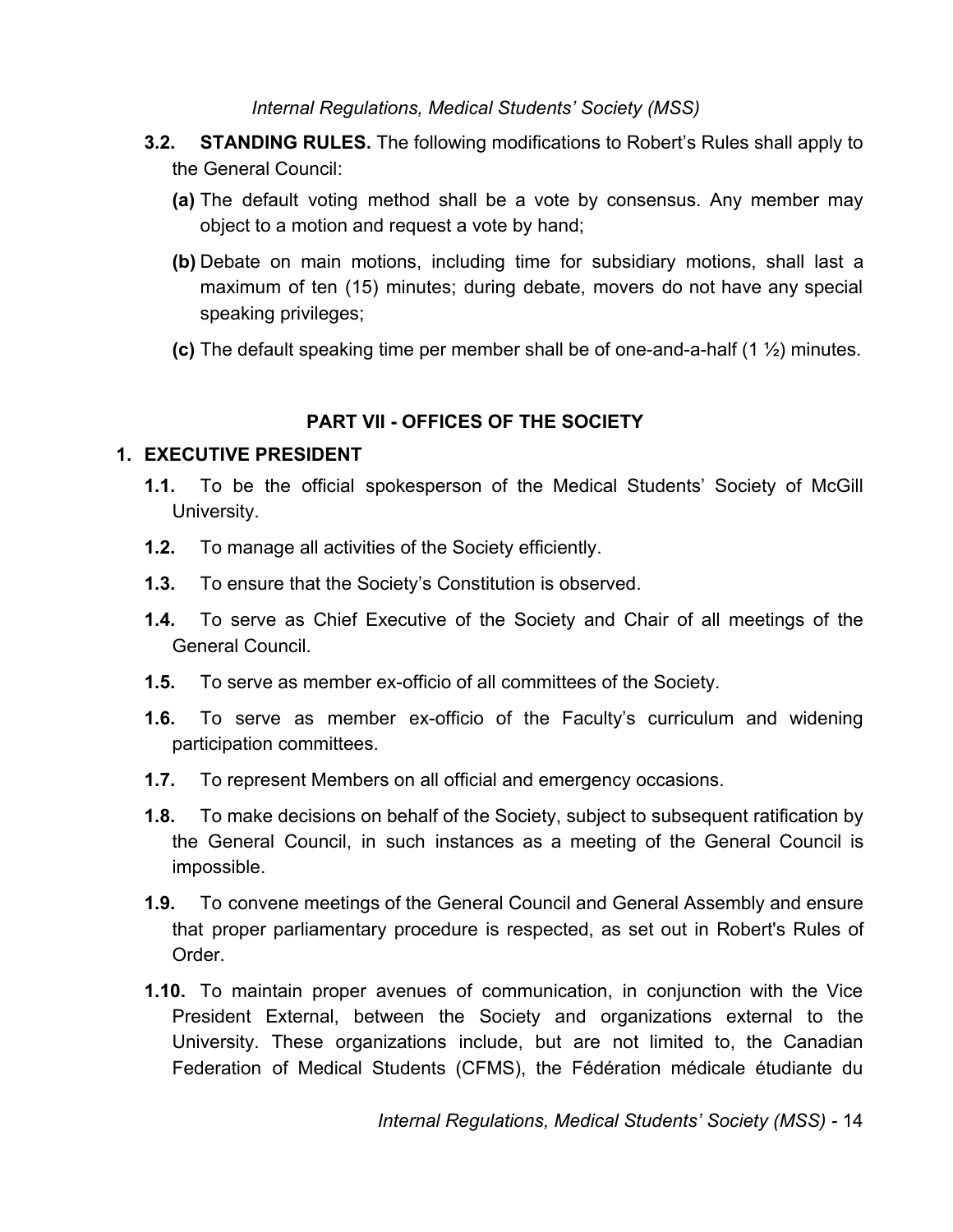Québec (FMEQ), the Association of Canadian Medical Colleges (ACMC), and the Association of American Medical Colleges (AAMC).

- **1.11.** To attend and actively participate in all committee meetings of the above mentioned organizations that the Executive President is appointed to, as long as responsibilities to these external organizations do not conflict with responsibilities to the Society.
- **1.12.** To maintain proper avenues of communication between the Society and other University offices and organizations. These include, but are not limited to, the offices of the Dean and Associate Deans of Medicine, the office of the Dean of Students, the other Faculty Associations of McGill University, and the President's Council of the Students' Society of McGill University (SSMU).
- **1.13.** To cast an active vote, and not abstain on motions brought before the General Council in the event of a tied vote.

# <span id="page-14-0"></span>**2. EXECUTIVE VICE PRESIDENT & CORPORATE AFFAIRS**

- **2.1.** To aid the President in fulfilling all presidential duties, and to fulfill those duties if the president should become unable to.
- **2.2.** To assume the office and title of Executive President if the president should resign or become unable to fulfill the duties of the presidency.
- **2.3.** To ensure that the Society's constitution is kept up to date and to ensure that copies of the constitution are available to Members.
- **2.4.** To ensure that all actions taken by the general council are in accordance with the MSS constitution.
- **2.5.** To find and appoint a Chief Returning Officer (CRO), who must be external to the Faculty of Medicine of McGill University, to organize and coordinate elections.
- **2.6.** To act as liaison between the Society and the CRO.
- **2.7.** To appoint impartial Assistant Returning Officers (ARO) to assist in running elections and referenda as needed, or when elections are not performed electronically.
- **2.8.** To arrange the venue for every General Assembly meeting, and to provide the equipment and documents necessary for the appropriate functioning of those meetings.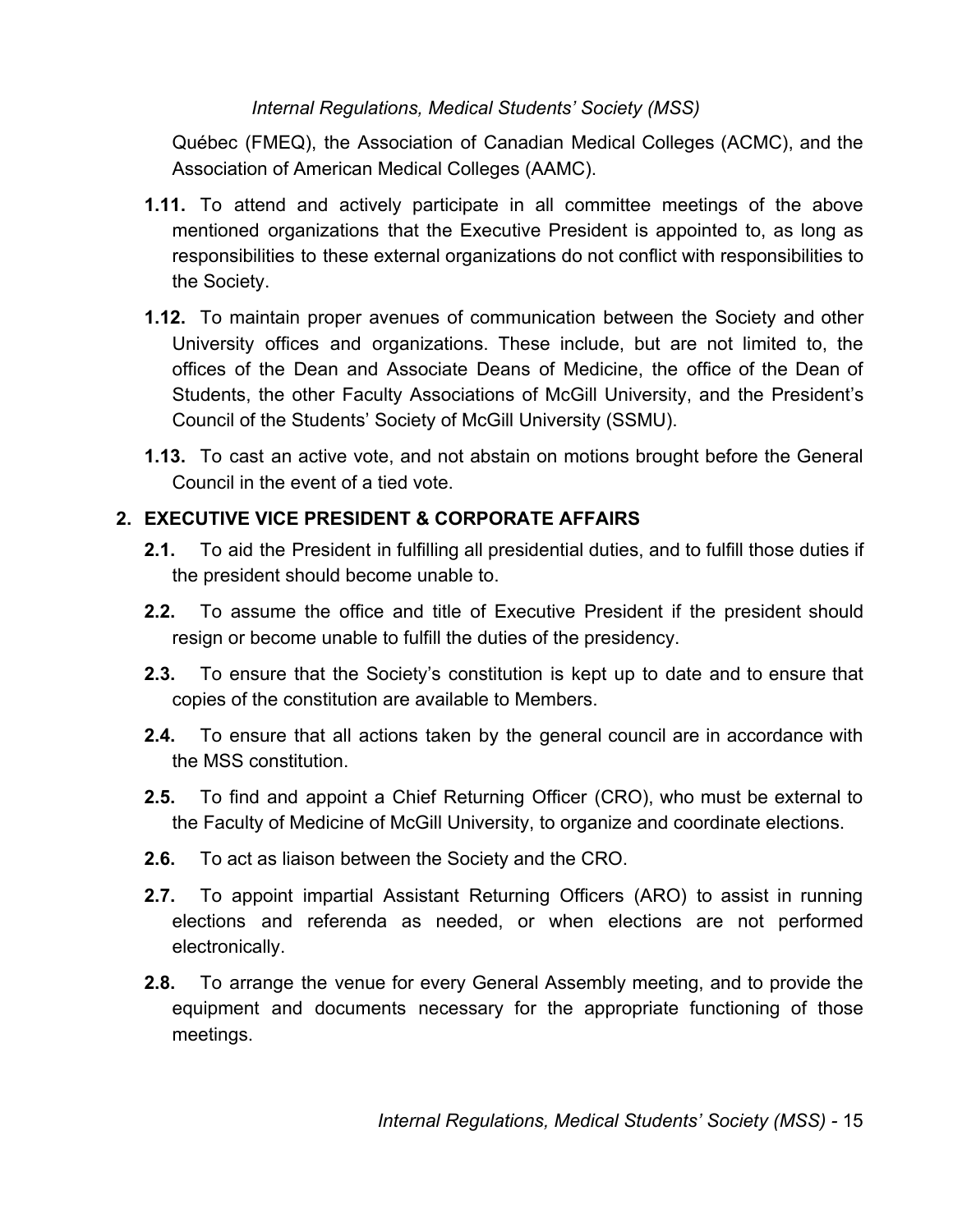- **2.9.** To coordinate and pursue the solicitation of large, or corporate sponsorship agreements for the Society, its publications, and its website in accordance with the MSS Sponsorship policy (as outlined in the by-laws of this Constitution).
	- **(a)** To prepare and update a sponsorship kit, and ensure its distribution to past and potential sponsors.
	- **(b)** To facilitate the solicitation of large sponsors for all Society clubs, events, organizations, publications and class councils.
	- **(c)** To keep accurate account of the large sponsorship obtained independently by all Society clubs, events (in association with the VP Internal Affairs & VP Socials), organizations, activities, publications, and class councils.
	- **(d)** To ensure the proper application of the MSS Sponsorship Policy.
	- **(e)** To facilitate discounts on educational tools and organize their mass orders.

#### <span id="page-15-0"></span>**3. VICE PRESIDENT, EDUCATION**

- **3.1.** To promote the improvement of the academic life of Members;
- **3.2.** To represent the General Council on the Faculty's MDCM Program Committee and debrief the General Council on activities and decisions of the Committee;
- **3.3.** The Vice-President Education will be expected to remain on the MDCM Program Committee for one additional year after their term has ended. During this time they will not have any official responsibilities to the General Council;
- **3.4.** To represent the Society on the Inter-faculty McGill Academic Round Table (MART);
- **3.5.** To be an advocate for the improvement of the student academic experience, and to facilitate changes that will achieve that goal;
- **3.6.** To maintain an up to date contact list of all students who sit on the various academic committees of the Faculty of Medicine;
- **3.7.** To serve as the liaison with the ACE Standing Committee and other relevant academic committees;
- **3.8.** To chair the MSS Medical Education Committee.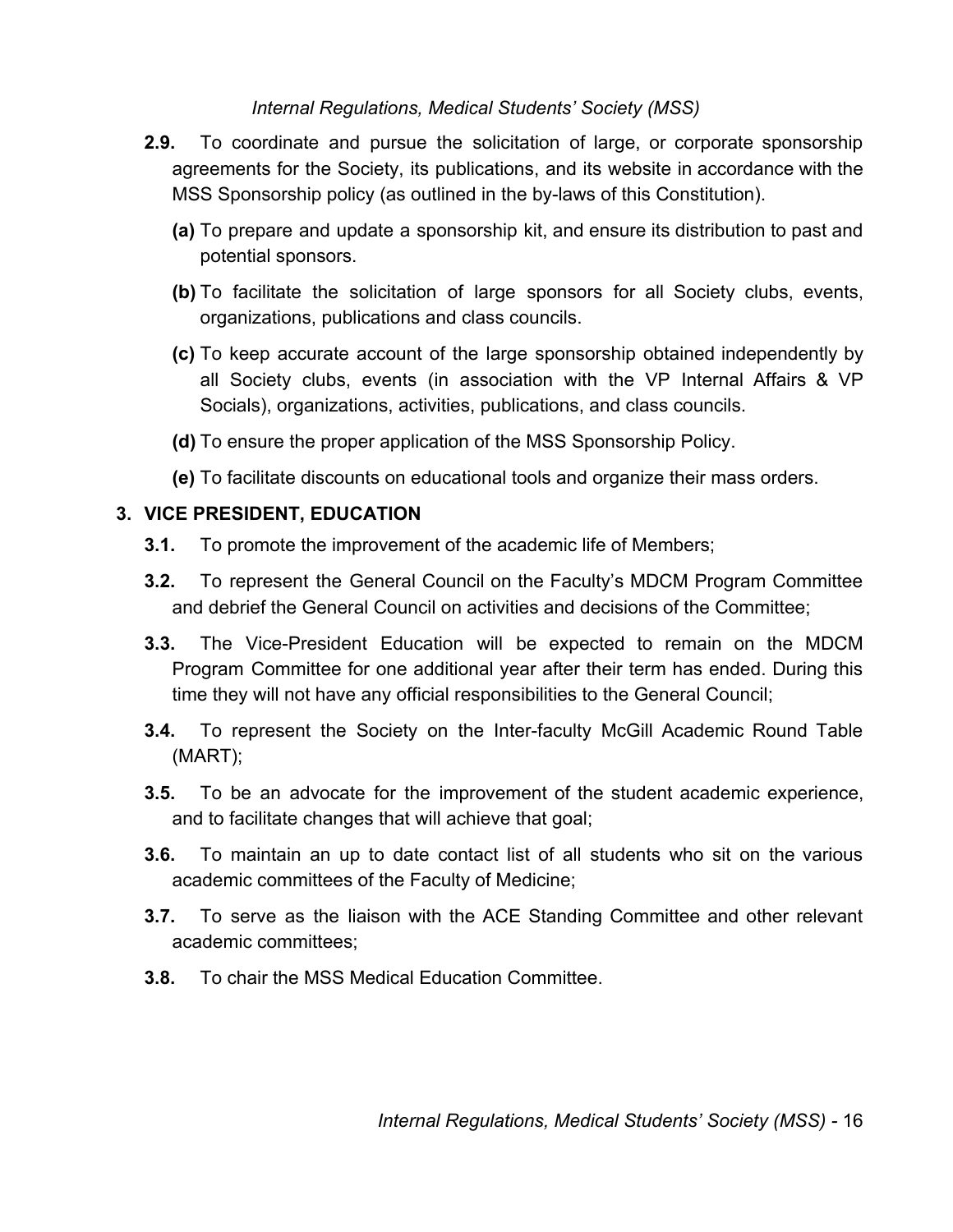#### <span id="page-16-0"></span>**4. PAST PRESIDENT**

- **4.1.** After their term is over, the Executive President will serve on the General Council for one year as Past President in order to guide the next Council, unless provided otherwise by the Constitution.
- **4.2.** The Past President is entitled to vote on General Council and General Council motions.
- **4.3.** The Past President is required to attend all Executive and General Council meetings.
- **4.4.** The Past President should act as a consultant to all standing committees, but will not be required to attend all standing committee meetings.

# <span id="page-16-1"></span>**5. VICE PRESIDENT, FINANCE**

- **5.1.** To manage all Society funds as mandated by the General Council.
- **5.2.** To keep accurate account of all the finances of the Society.
- **5.3.** To publish a statement showing the assets, liabilities, and financial condition of the Society.
- **5.4.** To keep accurate account of all bank accounts opened with the Society's authorization, and to ensure proper maintenance of these accounts.
- **5.5.** The Vice President Finance is required to oversee the audit of the budget that was used in the year of his elected term. This audit will take place in the following term, at which time another Vice President finance will have assumed all other responsibilities.
- **5.6.** In the following year, after their term has expired, the Vice President of Finance is required to submit the completed audit to the University by December 31st, in accordance to McGill University regulations.
- **5.7.** The incoming VP Finance for the following year will prepare a preliminary budget which must be presented to the Officers by July 1st.

# <span id="page-16-2"></span>**6. INFORMATION TECHNOLOGY OFFICER**

- **6.1.** To maintain an official Society site on the World Wide Web.
- **6.2.** To support the Society's clubs in creating and maintaining club websites linked to the Society site.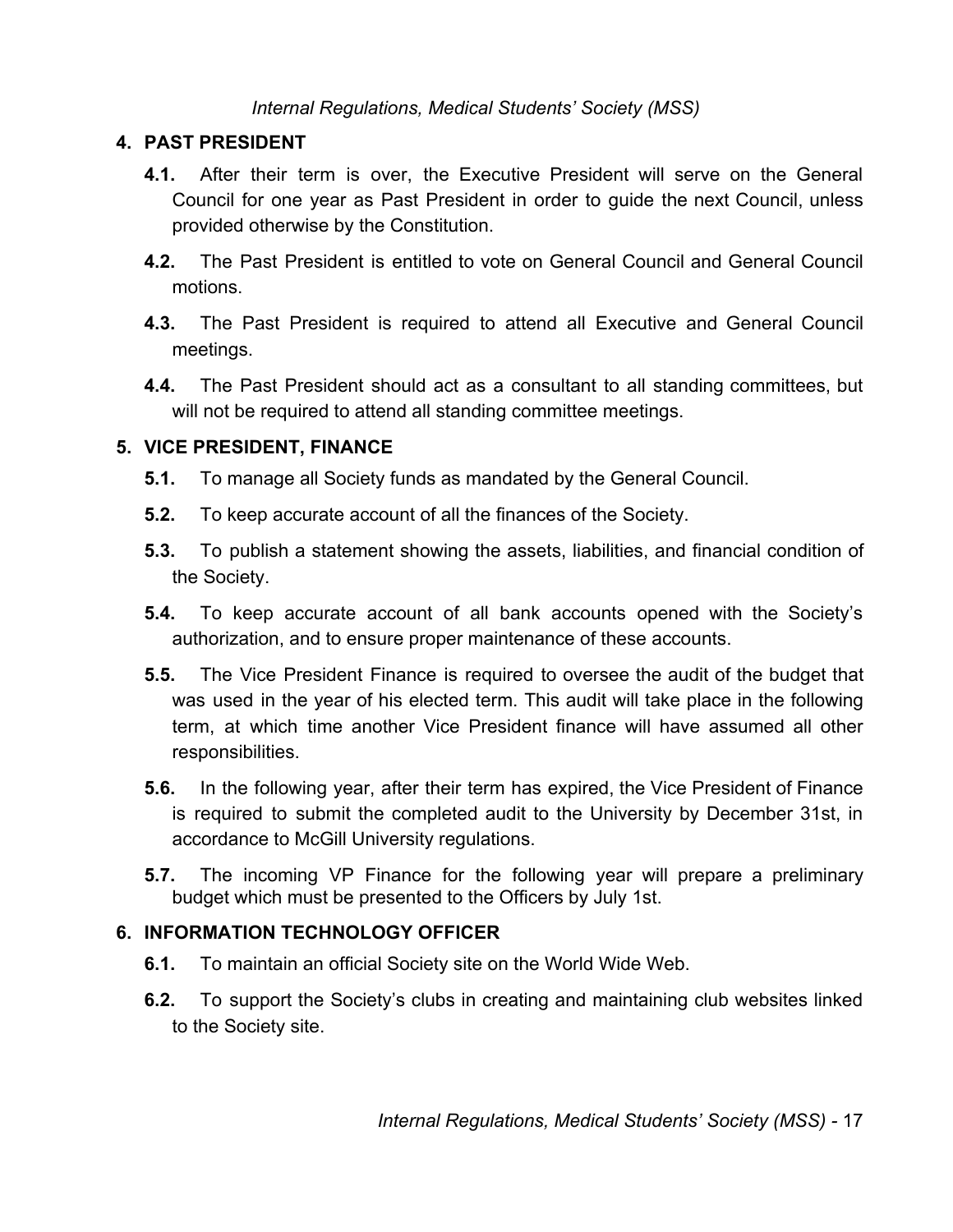- **6.3.** To be responsible for the proper functioning of the technological equipment in student spaces.
- **6.4.** To act as an official technology consultant to all Society Classes, and assist the class councils in technology related matters.
- **6.5.** To produce and maintain an online platform for the holding of elections and referenda, in accordance with the Election Bylaw.

#### <span id="page-17-0"></span>**7. VICE PRESIDENT, INTERNAL AFFAIRS**

- **7.1.** To oversee the dissemination of information from the General Council to all Members.
- **7.2.** To be responsible for the advertisement and the promotion of Society events to its Members.
- **7.3.** To oversee the production of all publications of the society as outlined in the bylaws.
- **7.4.** To be responsible for the distribution of press releases to media corporations, in conjunction with the Executive President, Executive Vice President, and Past President.
- **7.5.** To oversee all affairs regarding Society Clubs, as specified in the bylaws, including:
	- **(a)** To oversee all club activities and events.
	- **(b)** To assist club representatives with regards to their responsibilities to the Society's General Council.
	- **(c)** To maintain a contact list of club representatives.
	- **(d)** To facilitate the delivery of Club mail and electronic mail.
	- **(e)** To collect and publish the yearly club reports submitted by all society Clubs, and to submit a report about club activities, applications, and funding to the Society's Executive Council at least once a year.
	- **(f)** To be responsible for clubs application, follow-up, and budgeting.

#### <span id="page-17-1"></span>**8. VICE PRESIDENT, SOCIAL AFFAIRS**

**8.1.** To organize and coordinate all social events organized by the Society as specified in the by-laws.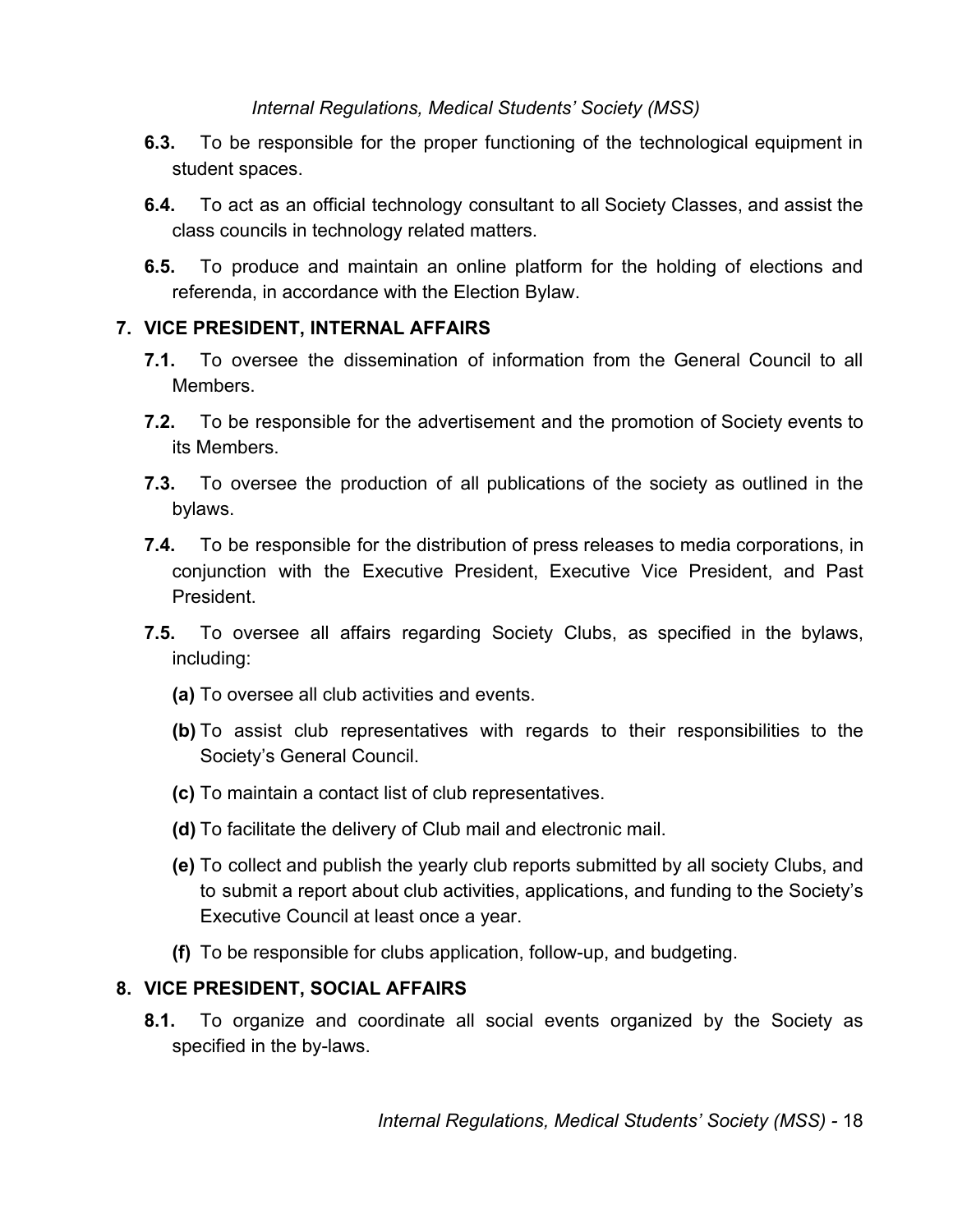- **8.2.** To solicit sponsors for all social events organized by the Society.
- **8.3.** The position of VP Social Affairs is held by 2 individuals.

#### <span id="page-18-0"></span>**9. EXTERNAL OFFICER, CANADA**

- **9.1.** To represent and further the objectives and best interests of the Society within the Canadian Federation of Medical Students (CFMS) and other organizations outside of Québec.
- **9.2.** To transmit pertinent information from these organizations to the General Council and Members.
- **9.3.** To attend all meetings of, and actively participate in these organizations. The financial burden of attendance to these meetings and participation in these events shall be that of the Society, in accordance with the guidelines specified in the by-laws.
- **9.4.** To act as liaison between the Society and other medical schools' student societies within Canada, outside of Québec.
- **9.5.** To recruit Members for the various CFMS positions available and encourage their involvement in this organization.

#### <span id="page-18-1"></span>**10.EXTERNAL OFFICER, QUÉBEC**

- **10.1.** To represent and further the objectives and best interests of the Society within the FMEQ and other organizations within Quebec.
- **10.2.** To transmit pertinent information from these organizations to the General Council and Members.
- **10.3.** To attend all meetings of, and actively participate in, these organizations so long as responsibilities to these external organizations do not conflict with guidelines specified in by-law V.
- **10.4.** To act as liaison and facilitate communication between the Society and other medical schools' student societies within Québec.

#### <span id="page-18-2"></span>**11.GLOBAL HEALTH OFFICERS (Sr. & Jr.)**

- **11.1.** To co-chair the MSS Global Health Committee and collaborate with IFMSA-Qc and CFMS-GH local and national officers to coordinate local projects and execute inter-campus national campaigns.
	- (a) The VP Global Health Sr. acts as the main external liaison to the CFMS-GH.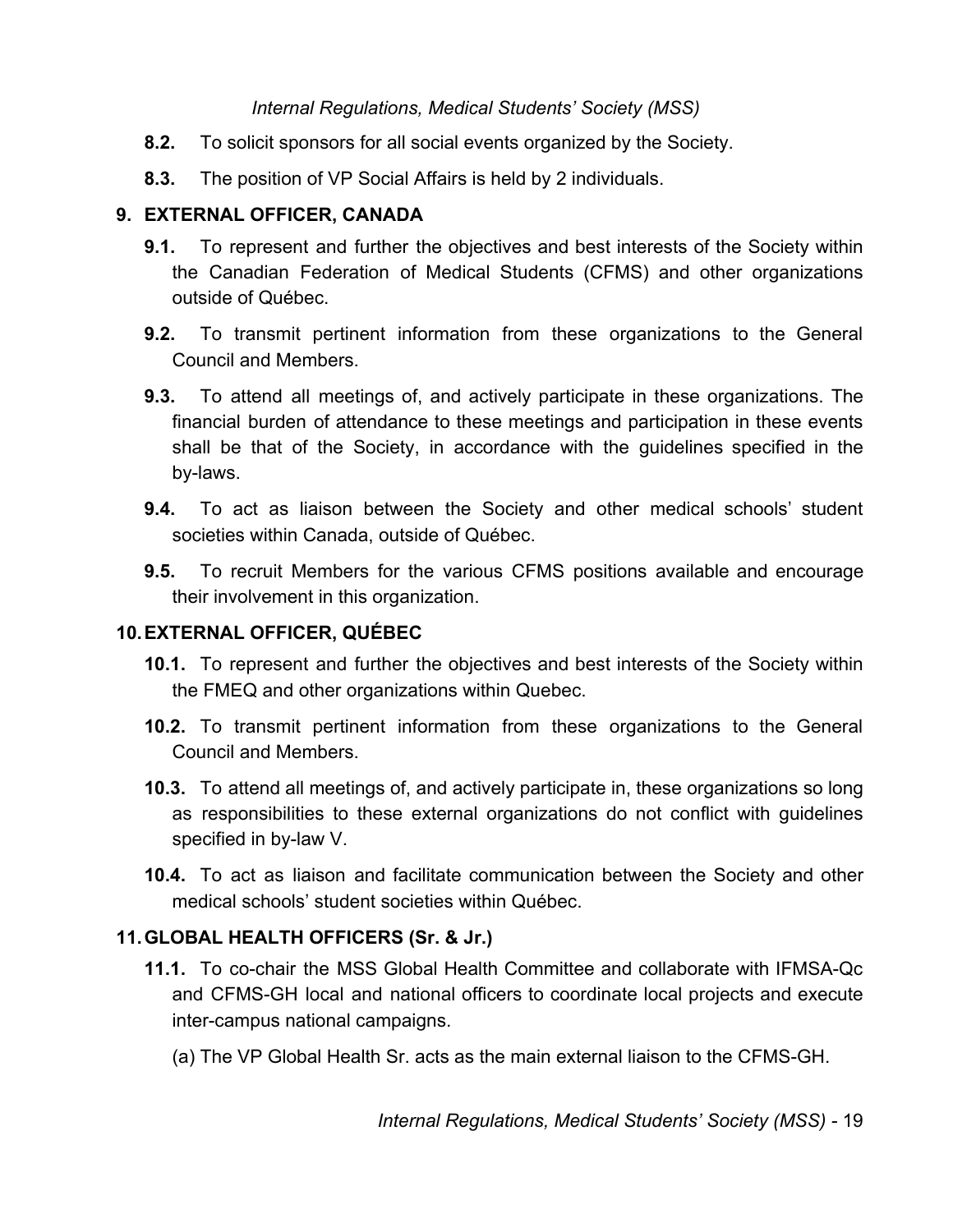- (b) The VP Global Health Jr. acts as the main external liaison to the IFMSA-Qc and is the IFMSA-Qc Campus Coordinator.
- **11.2.** To promote global health, population health and social medicine in the Society and disseminate global health news and opportunities to the student body by means of the global health newsletter and Facebook page.
- **11.3.** To act as a liaison between the MSS and the Faculty of Medicine in matters pertaining to global and public health.
- **11.4.** To oversee Society global health special projects and collaborate with McGill Global Health Programs on large-scale initiatives.

#### <span id="page-19-0"></span>**12.STUDENT SPACE OFFICER**

- **12.1.** Oversee the use, management and development of the Lady Meredith Student Annex.
- **12.2.** Ensure that the Lady Meredith Student Annex remains a safe, clean, accessible and convivial environment for all Members.
- **12.3.** Manage the room booking platform of the Lady Meredith Student Annex.
- **12.4.** Obtain approval from the VP Finance for all Annex-related expenses and submit a yearly financial report to the Society's General Council.

#### <span id="page-19-1"></span>**13.VICE-PRESIDENT WELLNESS**

- **13.1.** To promote and advocate for the improvement of wellness in the academic life of Members.
- **13.2.** To attend the Standing Academic Committee, acting as a student representative with a mandate to promote and advocate for student wellness in all decisions made.
- **13.3.** The Vice-President Wellness will have a direct impact on the decisions made about the curriculum and student affairs, advocating for more student wellness, thus improving students' lives through faculty sanctioned curricular and policy changes.
- **13.4.** To sit on the Faculty's Clerkship committee for one year after the end of their term, once a new Vice-President Wellness is elected.
- **13.5.** To act as the official liaison between the MSW and the Society in all wellness related fields.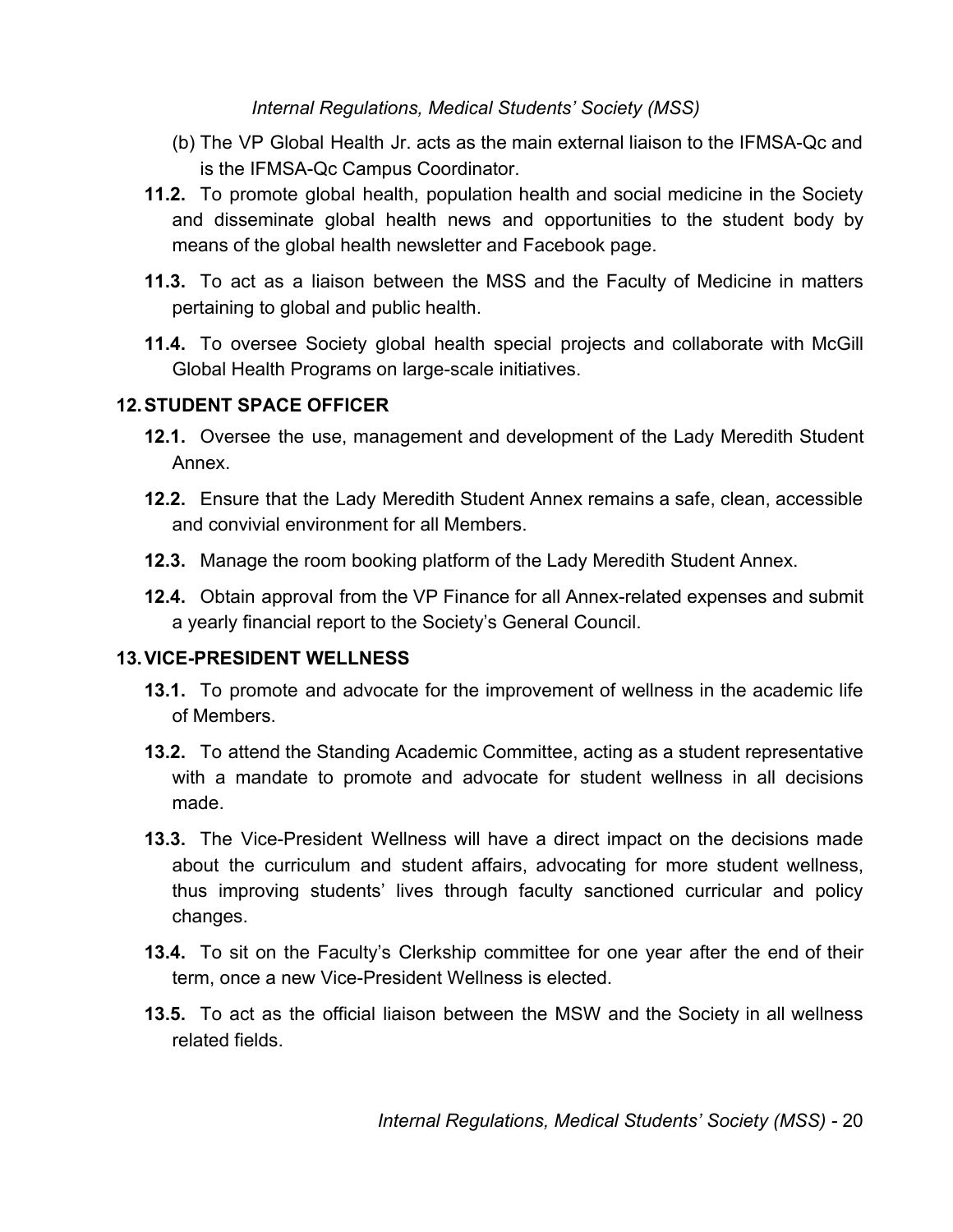# <span id="page-20-0"></span>**14. MONTREAL CLASS PRESIDENT**

- **14.1.** To manage all of their class's activities efficiently.
- **14.2.** To represent their class on all official occasions.
- **14.3.** To represent their class to members of the Faculty of Medicine of McGill University deanery.
- **14.4.** To represent their class at meetings of the General Council.
- **14.5.** To represent their class on the standing subcommittees and ad-hoc subcommittees of the MSS.
- **14.6.** To represent their class at Presidents' meetings with the Associate Dean of Medical Education & Internal Affairs.
- **14.7.** To represent their class on committees organized by the Faculty of Medicine Administration that require student members.
- **14.8.** To represent their class on the Faculty's Curriculum Committee.

# <span id="page-20-1"></span>**15. MONTREAL CLASS REPRESENTATIVES**

- **15.1.** To represent their class at meetings of the General Council; to represent their class at meetings of the General Council in the capacity of Montreal Class president, if the situation arises that the class president is not in attendance.
- **15.2.** To organize and promote all activities deemed necessary and appropriate by their Class Council; to be responsible for organizing all social events for their class.

# <span id="page-20-2"></span>**16. MONTREAL CLASS TREASURER**

- **16.1.** To manage the finances of their class and conduct affairs of business on behalf of the class.
- **16.2.** To ensure that sponsorship of events organized by their class is in line with the policies of the Society. The Montreal Class Treasurer will cooperate with the Vice-President Finance and Executive Vice President in this matter.
- **16.3.** To attend all meetings of the General Council.
- **16.4.** To serve on the Finance Committee, and sponsorship committees for society events, and to play an active role in aiding the Vice President Finance & Executive Vice President in duties relating to the General Council and society sponsorships and finances at large.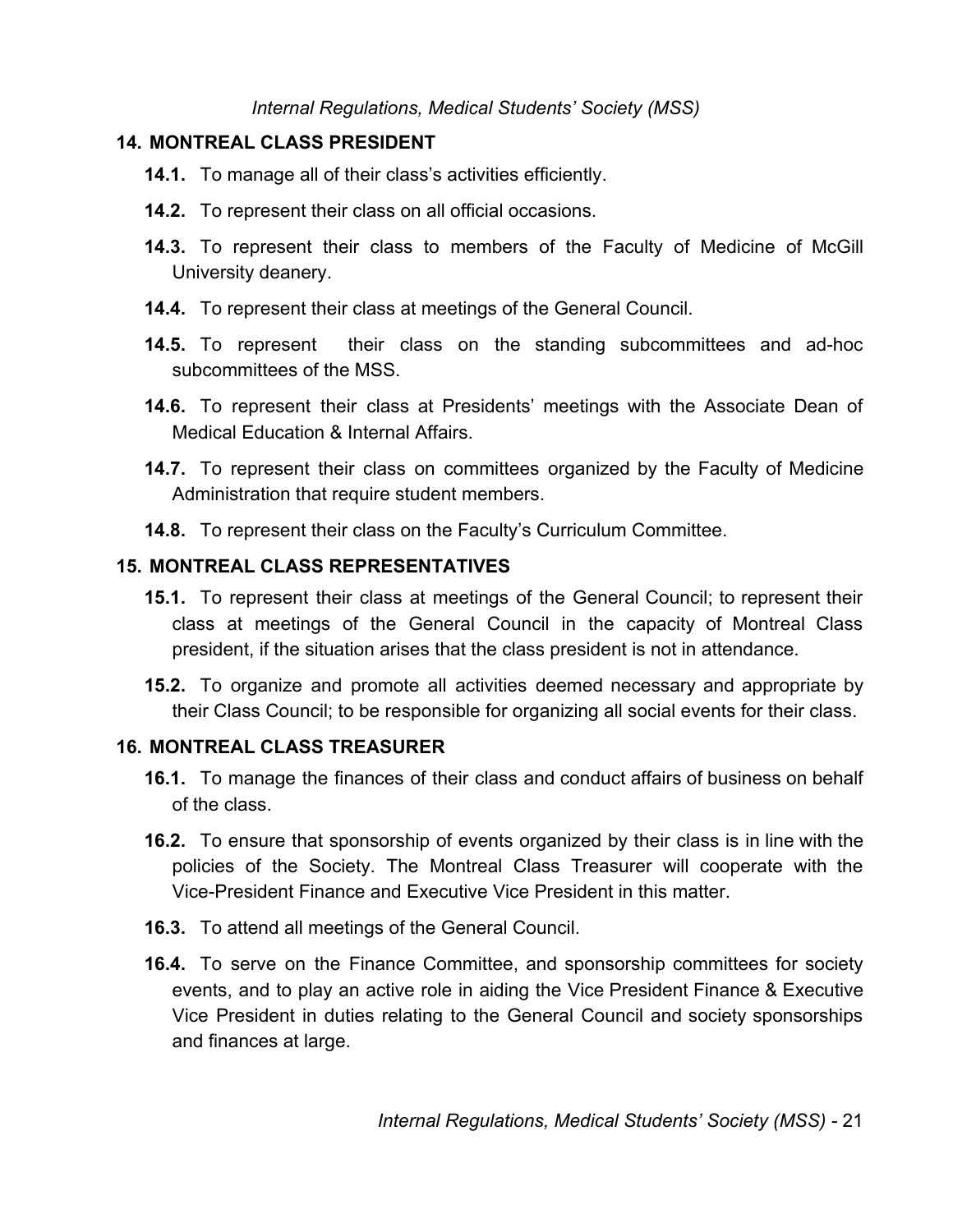#### <span id="page-21-0"></span>**17. SSMU REPRESENTATIVE**

- **17.1.** To represent the best interests of the General Council and Society to the Student's Society of McGill University (SSMU).
- **17.2.** To act as a liaison between the Student's Society of McGill University, the General Council, and Members.
- **17.3.** To attend all meetings of, and actively participate in the Student Society of McGill University so long as responsibilities to the SSMU does not conflict with responsibilities to the Society.
- **17.4.** If an agreement with the Postgraduate Students' Society of McGill (PGSS) exists, to act as a liaison between PGSS, the General Council and Members.

#### <span id="page-21-1"></span>**18. SECRETARY**

- **18.1.** *This space left intentionally blank.*
- **18.2.** To keep the minutes and notify Members of upcoming meetings of the Board of Governors, Executive Council, General Council and General Assembly.
- **18.3.** To arrange the venue for every General Council meeting, and to provide the equipment and documents necessary for the appropriate functioning of those meetings.
- **18.4.** To be responsible for the General Council's remote voting procedure.
- **18.5.** To maintain the collection, organization and distribution of correspondence directed at the Executive and General Councils.
- **18.6.** To maintain the official documents of the Society which includes the application of general regulations, updates to the policies, positions and general regulations of the society.
- **18.7.** To pursue nomination as a commissioner of oaths, at the society's expense.
- **18.8.** To ensure the members of the Board of Directors are entered under the Society's name in the *Registre des Entreprises*.

#### <span id="page-21-2"></span>**19.MEDICINE SENATOR**

- **19.1.** To represent the best interests of the General Council and Society to the McGill University Senate.
- **19.2.** To act as a liaison between the University Senate, the General Council, and Members.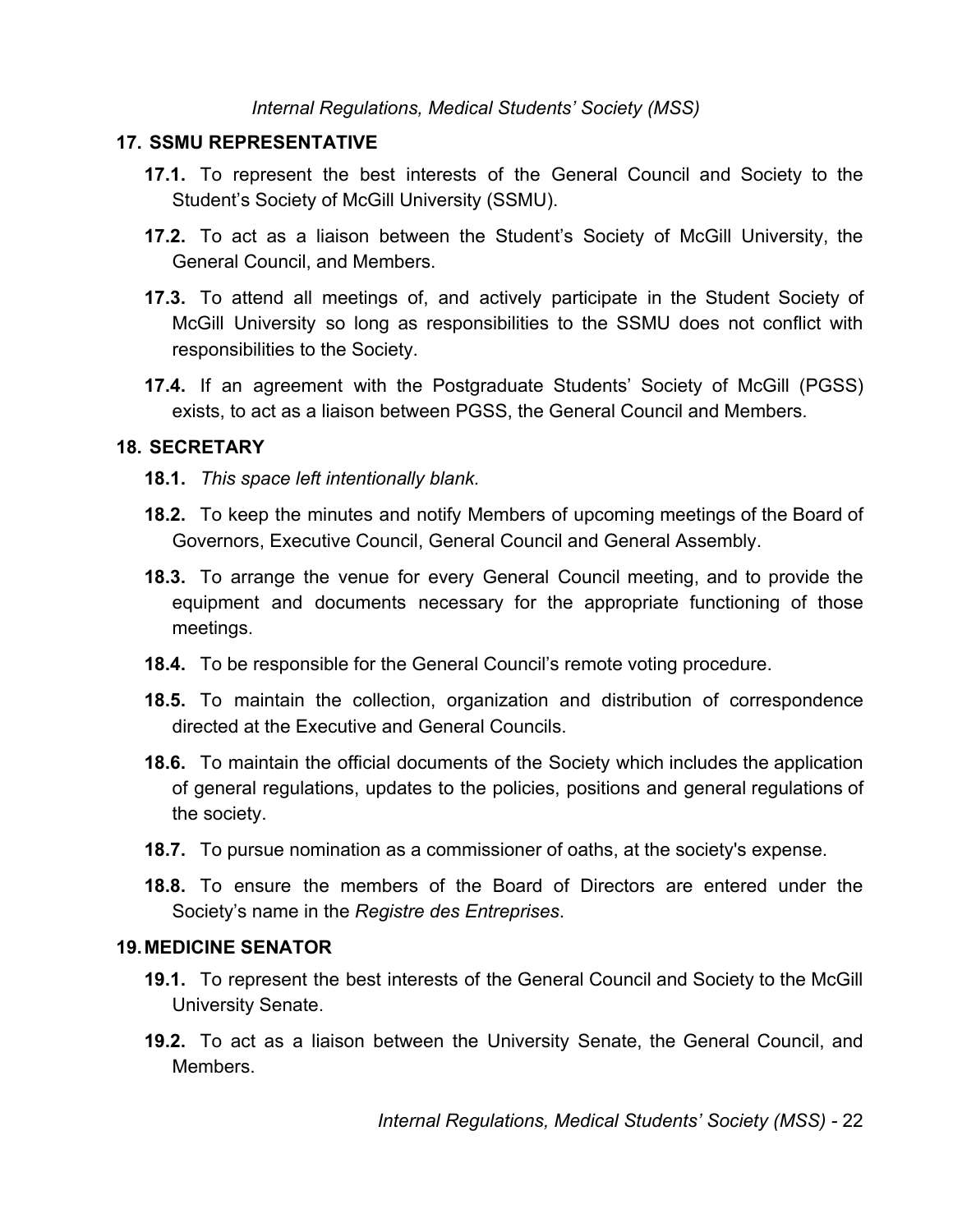**19.3.** To attend all meetings of, and actively participate in the University Senate and SSMU Senate Caucus so long as these responsibilities do not conflict with responsibilities to the Society.

# **20.GOVERNMENT AFFAIRS & ADVOCACY OFFICER**

- **20.1.** To increase medical student awareness about and involvement in health policy issues within Quebec and Canada.
- **20.2.** To offer opportunities to our members to be active participants in shaping health policy issues of importance to medical students and the patients we serve.
- **20.3.** To serve as a direct advisor to the MSS General Council on political matters.
- **20.4.** To chair the Government Affairs and Advocacy Committee, a standing committee of the MSS, and organize the selection process of its members.
- **20.5.** To represent the MSS political position at CFMS AGMs and SGMs.
- **20.6.** To represent the MSS political position at FMEQ CGs.
- **20.7.** To represent the General Council on the CFMS National GAAC Committee and debrief the General Council on activities and decisions of the Committee.**21.8.** To attend and form a committee to select other delegates to attend CFMS and FMEQ Lobby Days.
- **20.8.** Delegate members of the GAAC to help select a topic and organize both CFMS and FMEQ Lobby Days.
- **20.9.** To attend and select other GAAC representatives to attend platforms and forums relevant to local, provincial or national politics.

# <span id="page-22-0"></span>**21.GATINEAU REPRESENTATIVE**

- **21.1.** To represent Gatineau students at meetings of the Executive Council, ensuring Gatineau students can actively participate in political decisions taking place at the various levels of MSS governance.
- **21.2.** To act as a liaison between the Montreal and Gatineau campuses, disseminating crucial information as well as connecting Montreal-based students rotating through the Outaouais region to Gatineau-based students completing their undergraduate medical education in the region.
- **21.3.** To coordinate general academic and social activities and events in the Gatineau campus.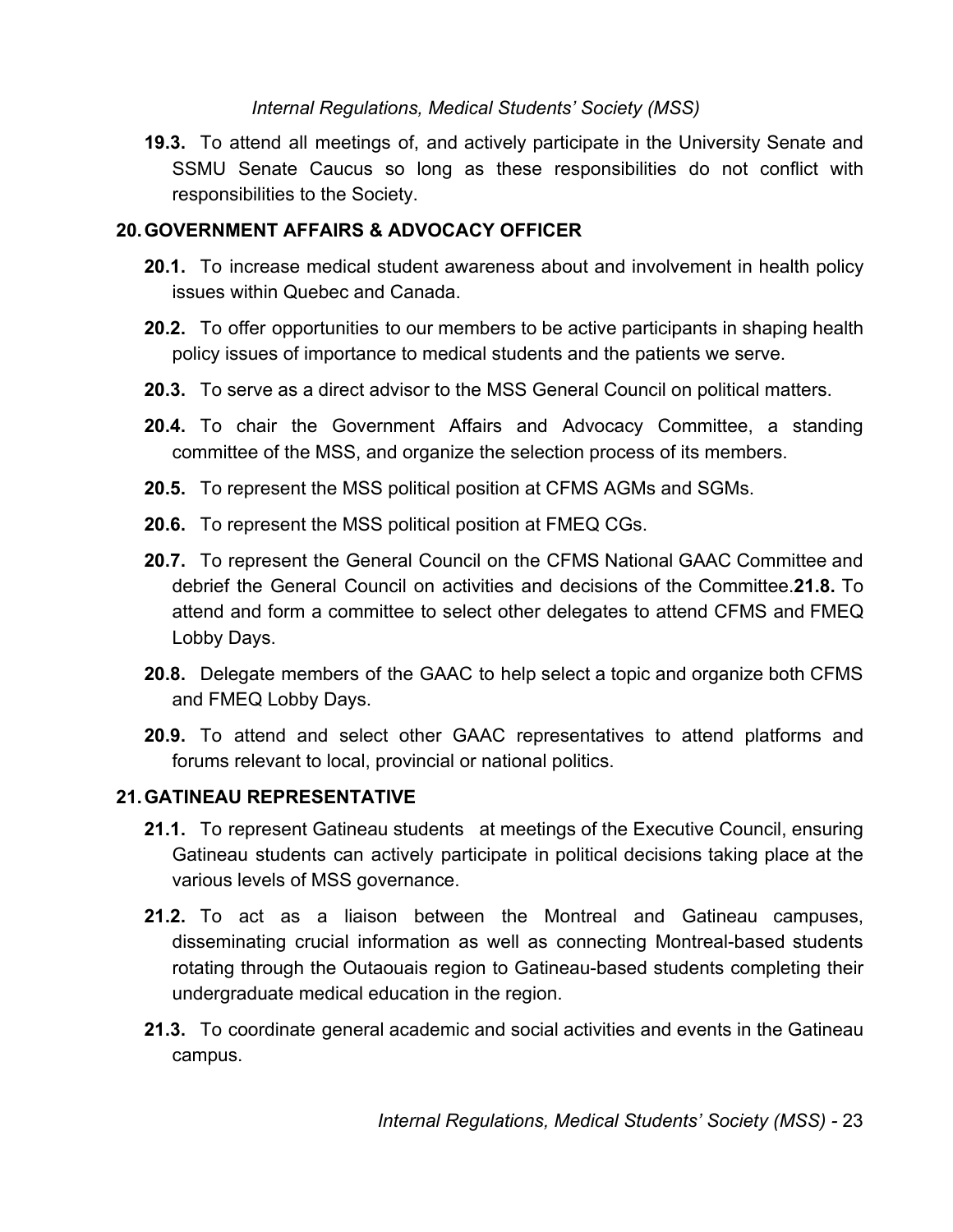**21.4.** To serve as a point-of-contact for FMD and TCP students considering completing their third year clerkship rotations in Gatineau.

#### **22. GATINEAU CLASS PRESIDENT**

- **22.1.** To manage all of their class's activities efficiently.
- **22.2.** To represent their class on all official occasions.
- **22.3.** To represent their class to members of the Faculty of Medicine of McGill University deanery.
- **22.4.** To represent their class at meetings of the General Council.
- **22.5.** To represent their class on the standing subcommittees and ad-hoc subcommittees of the MSS.
- **22.6.** To represent their class at Presidents' meetings with the Associate Dean of Medical Education & Internal Affairs.
- **22.7.** To represent their class on committees organized by the Faculty of Medicine Administration that require student members.
- **22.8.** To represent their class on the Faculty's Curriculum Committee.
- **22.9.** To manage the finances of their class and conduct affairs of business on behalf of the class.
- **22.10.** To ensure that sponsorship of events organized by their class is in line with the policies of the Society. The Gatineau Class President will cooperate with the Vice-President Finance and Executive Vice President in this matter.
- **22.11.** To serve on the Finance Committee, and sponsorship committees for society events, and to play an active role in aiding the Vice President Finance & Executive Vice President in duties relating to the General Council and society sponsorships and finances at large.

#### **23.GATINEAU CLASS VICE PRESIDENT**

- **23.1.** To represent their class at meetings of the General Council; to represent their class at meetings of the General Council in the capacity Gatineau of class president, if the situation arises that the Gatineau class president is not in attendance.
- **23.2.** To organize and promote all activities deemed necessary and appropriate by their Class Council; to be responsible for organizing all social events for their class.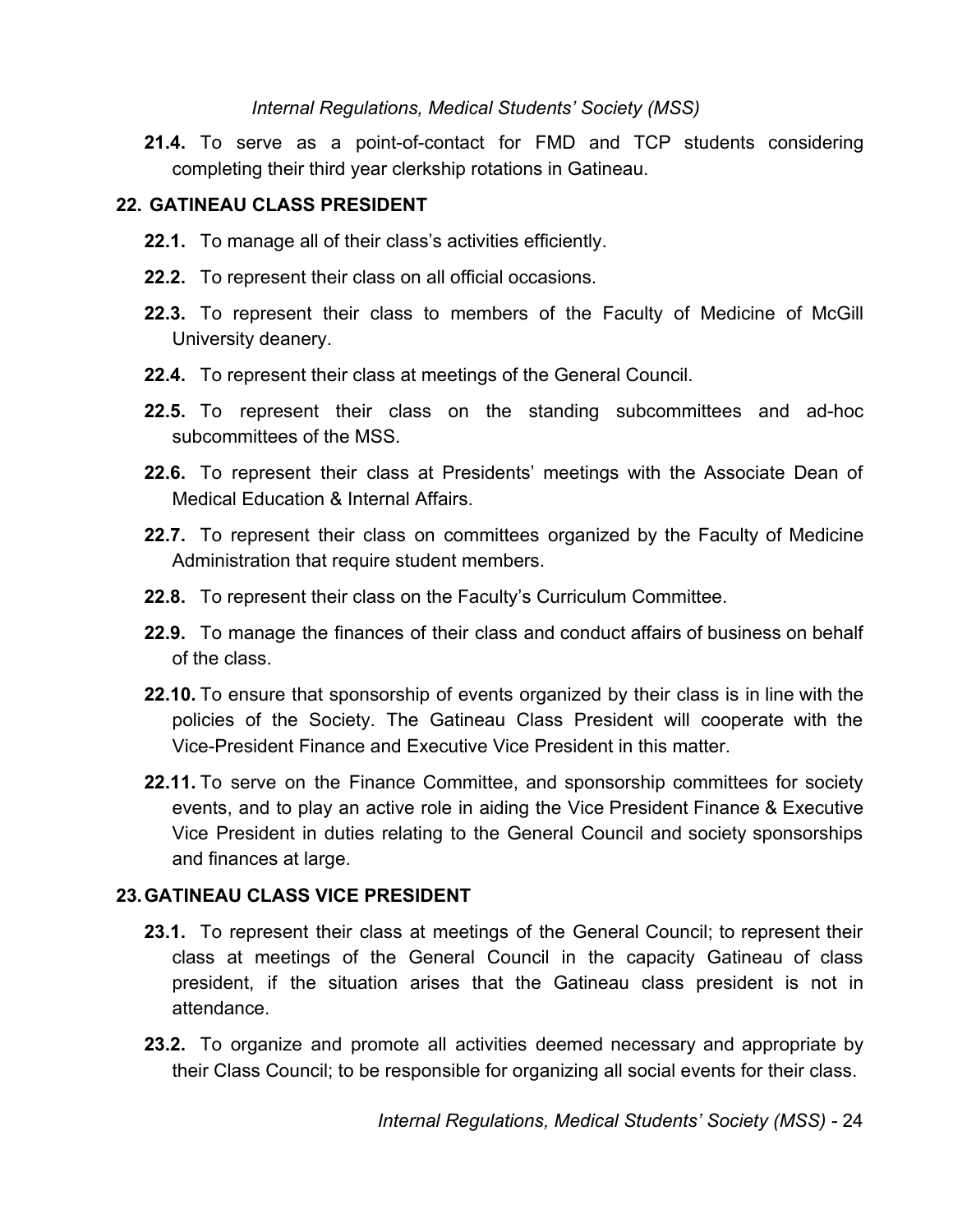**23.3.** To aid the Gatineau Class President in fulfilling all Gatineau class presidential duties, and to fulfill those duties if the Gatineau Class President should become unable to.

# **PART VIII - STANDING COMMITTEES**

# <span id="page-24-1"></span><span id="page-24-0"></span>**1. GENERAL**

- **1.1. SCOPE.** Unless otherwise specified, committees have the ability to adopt additional rules regarding their functions, so long as such rules do not conflict in letter or in spirit with the dispositions in the Constitution or this Regulation.
- **1.2. RECRUITMENT.** All Standing Committees must advertise their recruitment process via the Murmur and on all Class Facebook groups twice, with a reminder no later than two (2) days prior to the application deadline.
- **1.3. PROCESS.** All standing committees must draft a formal and relatively objective application process, for instance requiring each student to send in a short statement of interest and a CV, or holding interviews. The specifics of the process are at the discretion of each committee.
- **1.4. EVALUATORS.** At least 3 evaluators must carry out the selection of candidates, one of which needs to be a member of the Executive Council.
- **1.5. TURNOVER.** To ensure a smooth transition into the next academic year, all new members of committees must be formed by mid-June of the ending academic year.
- **1.6. CHAIR.** If committees where the Chair(s) is/are not an elected Officer, it is good practice to have a 1 year (renewable) mandate for Chairs and Officers. Although this decision is ultimately up to individual committees (especially newer ones that are still getting established), all committees are strongly encouraged to implement a transparent feedback and quality improvement process. Committees should review the performance of current executives and Chairs who are staying on for the next year(s) and discuss with them, in a supportive and constructive manner, the positive and negative aspects of their work that year.
- **1.7. REPORT.** All Standing Committees must present a report of their yearly activities and strategic aims for the next year to the General Council by the end of the academic year.
- **1.8. FUNDING.** *This space left intentionally blank.*

# <span id="page-24-2"></span>**2. SPECIAL PROJECT AND COMMUNITY INVOLVEMENT COMMITTEE (SPCI)**

**2.1. OBJECTIVES**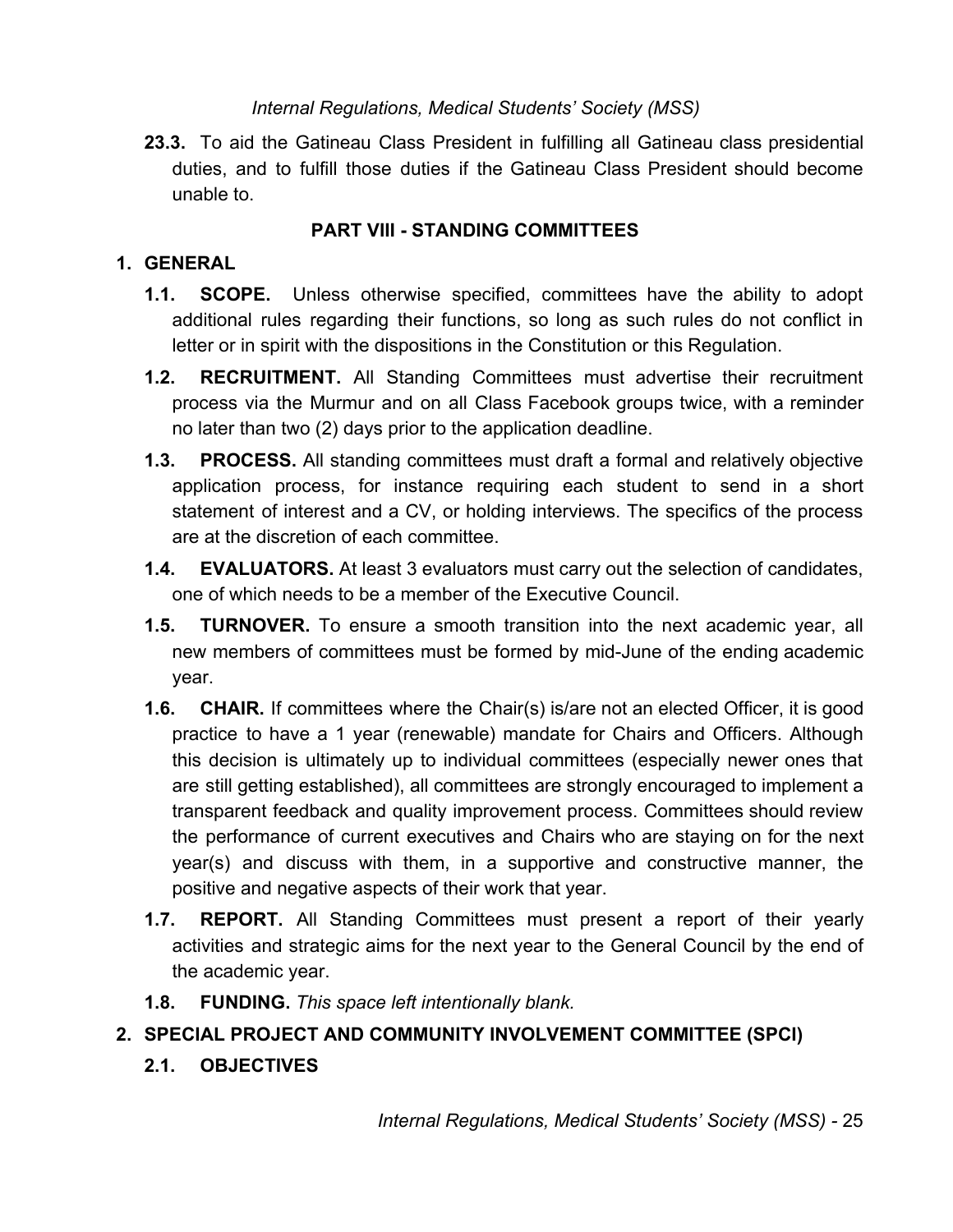- **(a)** The SPCI Committee provides institutional support, counseling, funding and networking opportunities to student-led initiatives that benefit the community; for this purpose, it manages and allocates the Community Involvement Fund.
- **(b)** The SPCI Committee surveys and assesses students' needs, interests and opinions to help establish the future priorities of the Society in accordance with those of the student body.

# **2.2. POSITIONS**

- **(a)** The SPCI Committee is composed of at least one (1) student from each class (Med-1 to Med-4), two (2) co-coordinators, and at least four (4) members of the Executive Council, including the Executive President.
- **(b)** A total of four (4) class representatives will be chosen in September by the Executive President and current co-coordinators of the committee, on the basis of a letter of intent.
- **(c)** Co-coordinators are required to have at least one (1) year of experience working with the SPCI, and will be selected by the Executive President and previous co-coordinators in June of each year, on the basis of a letter of intent.

# <span id="page-25-0"></span>**3. AMBASSADORS FOR COMPREHENSIVE EDUCATION (ACE)**

# **3.1. OBJECTIVES**

- **(a)** The ACE Committee pairs first year medical students with second year mentors to enhance their integration into the McGill Medical School community.
- **(b)** The ACE Committee manages and utilizes the ACE Committee fund, allocated yearly on behalf of the Society, to achieve its objectives.

# **3.2. POSITIONS**

- **(a)** The ACE Committee's planning committee is composed of one (1) committee chair and two (2) coordinators from each of the class councils. Should any position remain unfilled, general student Members can fill the vacant positions.
- **(b)** The chair of the committee and the year coordinators are chosen through a call for applications. Selection will be at the discretion of the outgoing committee members.
- **(c)** The MSS Buddy Program Planning Committee is required to ensure pairing between first- and second-year students before the first day of class.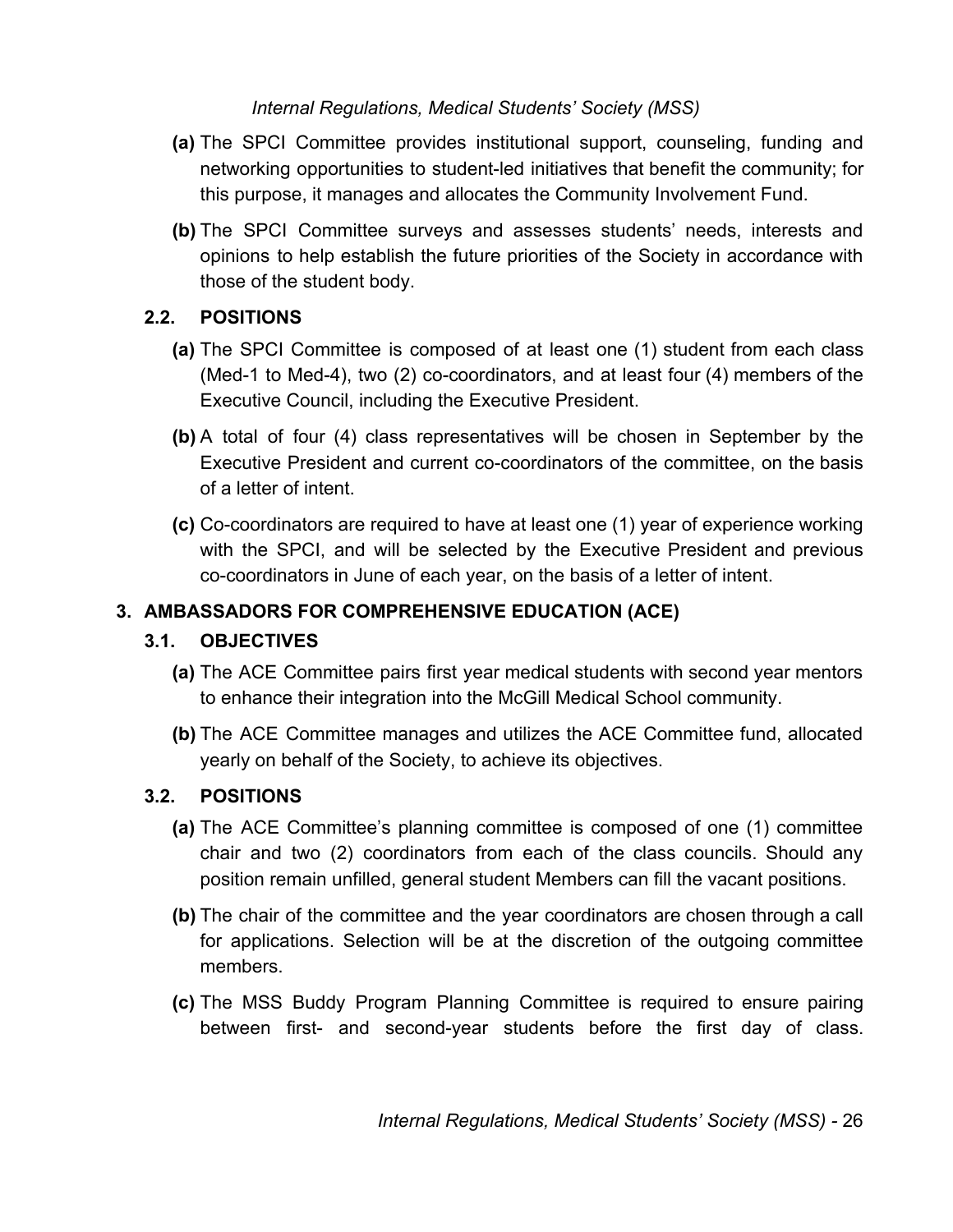Additionally, the committee is responsible for coordinating events between the Program's participants throughout the year.

# <span id="page-26-0"></span>**4. MMI PLANNING COMMITTEE**

# **4.1. OBJECTIVES**

- **(a)** The MMI Planning Committee organizes welcoming activities for interviewees to the MD, CM program.
- **(b)** The Committee is also responsible for the production of the yearly MMI Promotional video.

# **4.2. POSITIONS**

- **(a)** The MMI Committee is recommended to be composed of one (1) committee chair, four (4) MMI Event Coordinators, one (1) Student Panel Coordinator, and one (1) Campus Tour Coordinator. Additionally, the video planning committee is recommended to be composed of two (2) directors, one (1) scriptwriter, two (2) choreographers, one (1) person for filming, and one (1) person for editing. The composition of this committee can be modified at the discretion of the committee chair.
- **(b)** The chair of the committee and the members are chosen through a call for applications. Selection will be at the discretion of the outgoing committee members under the supervision of the Executive Council.

# <span id="page-26-1"></span>**5. MEDICAL STUDENT WELLNESS COMMITTEE (MSW)**

# **5.1. OBJECTIVES**

- **(a)** The Medical Student Wellness Committee (MSW) promotes mental, physical, nutritional and overall health for all medical students of McGill's Faculty of Medicine.
- **(b)** To ensure each block of Fundamentals of Medicine and Dentistry (FMD) has a curricular activity.

# **5.2. POSITIONS**

**(a)** The MSW is recommended to be composed of two (2) Co-Presidents, one (1) MSS Wellness Representative, one (1) Vice-President Publishing, one (1) Vice-President Finance, one (1) Vice-President Communications and one (1) Vice-President External. The committee composition can vary at the discretion of the Co-Presidents.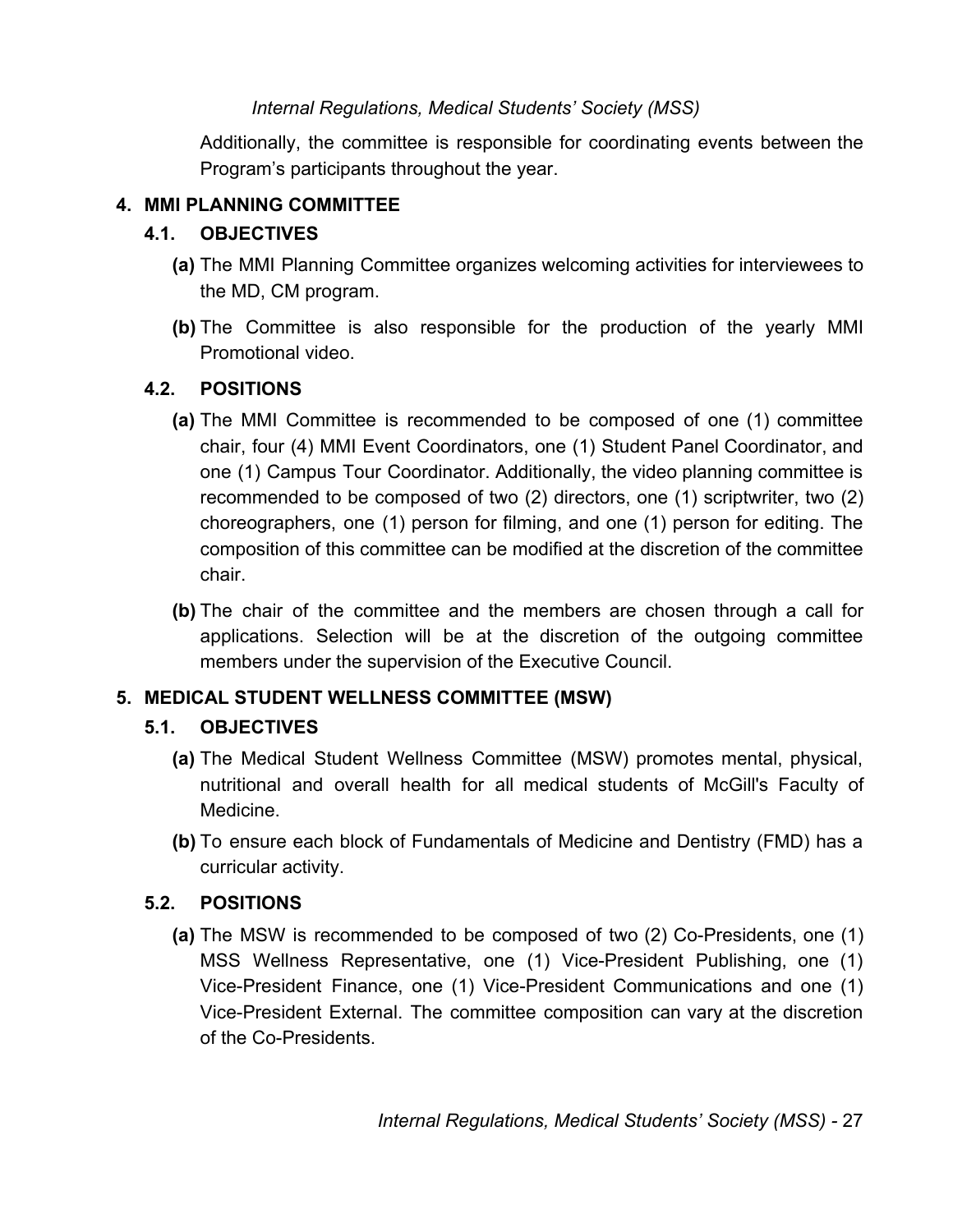**(b)** It is recommended to have a total of three (3) class representatives, one (1) for first year, one (1) for second year, and one (1) for both third and fourth year classes of McGill Medicine will be chosen at the time of the Committee's elections by the MSW.

# <span id="page-27-0"></span>**6. MCGILL MEDICAL STUDENTS' GOVERNMENT AFFAIRS AND ADVOCACY COMMITTEE (GAAC)**

# **6.1. OBJECTIVES**

- **(a)** The McGill Medical Student's Government Affairs and Advocacy Committee aims to increase medical student awareness about and involvement in health policy issues within Quebec and Canada. Its goal is to offer opportunities to Members to be active participants in shaping health policy issues of importance to medical students and the patients they serve.
- **(b)** The GAAC shall operate according to its most up-to-date Terms of Reference, which will be maintained and amended as needed by the Committee.
- *(c) (Rescinded)*
- **(d)** The GAAC President, or a delegate from the GAAC designated by the GAAC President, will accompany the Society's delegation to the CFMS and FMEQ General Meetings in order to meet with other GAAC presidents and/or advocacy coordinators and engage in planning sessions.

# <span id="page-27-1"></span>**7. MCGILL GLOBAL HEALTH COMMITTEE**

#### **7.1. OBJECTIVES**

- **(a)** To provide a structure for global health initiatives at McGill through partnerships with broader representative organizations namely IFMSA-Qc, CFMS, and McGill Global Health Programs.
- **(b)** To work, primarily under the IFMSA structure, to communicate international and exchange opportunities to students and will run under the TOR.
- **(c)** To facilitate global health initiatives at McGill primarily through 7 subcommittees: Global Health, Public Health, Reproductive and Sexual Health, Human Rights and Peace, Medical Education, Indigenous Health, Research and Professional Exchanges.

#### <span id="page-27-2"></span>**8. EQUITY COMMITTEE**

# **8.1. OBJECTIVES**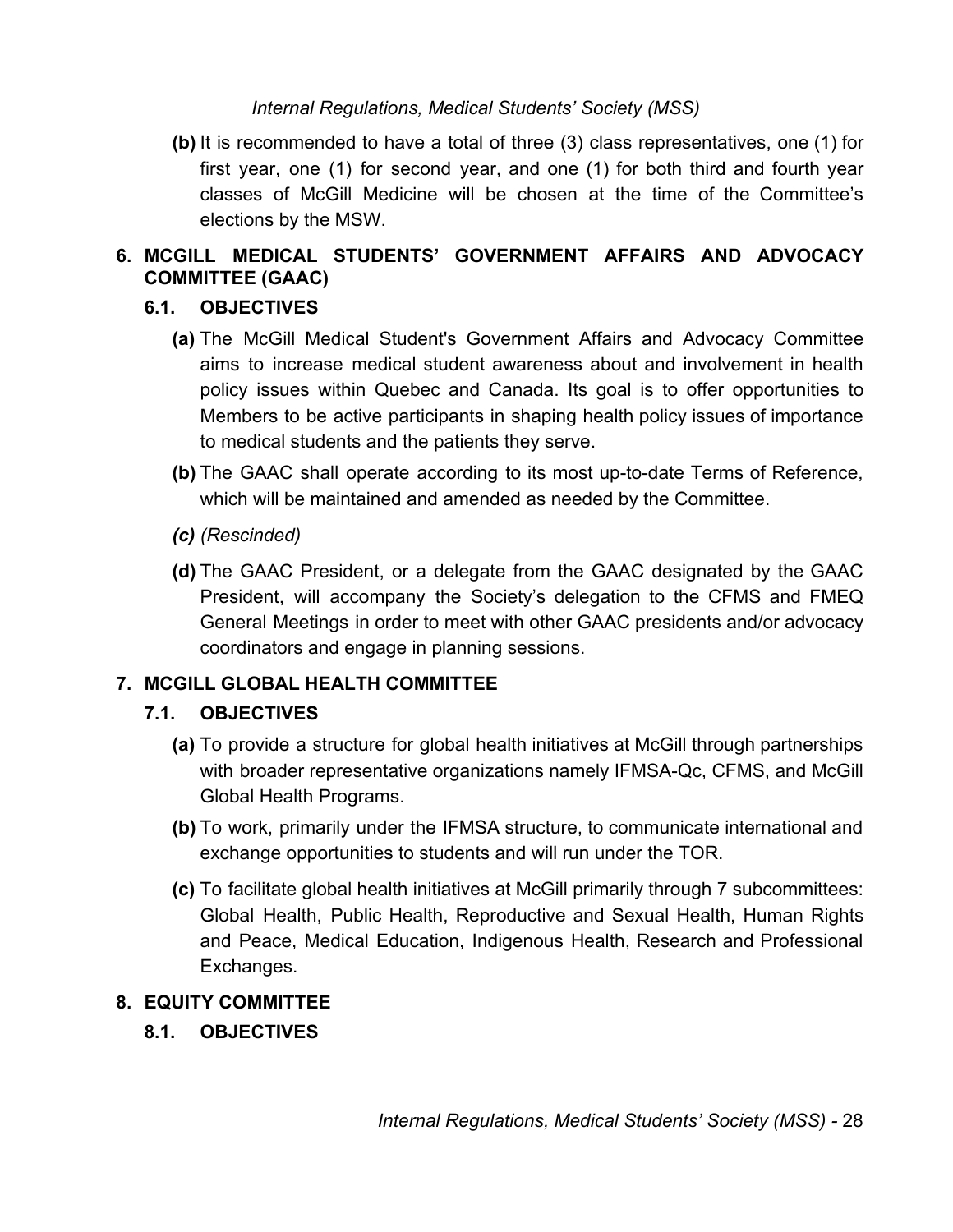**(a)** The Equity Committee works to promote equity in the Faculty of Medicine. Equity in teaching and learning means that those who are historically underrepresented in medicine have their needs promoted and have equal opportunity to succeed and thrive in medicine. Creating an inclusive learning environment allows all students to fully contribute to the medical faculty and will ultimately translate into better care for marginalized populations.

#### **8.2. MEMBERSHIP**

**(a)** The Committee will be composed of eleven (11) members, with at least one representative from each year of students. In addition, one of the eleven (11) members must be the McGill CFMS Local Officer of Indigenous Health. The Committee will have one (1) Commissioner, selected from the current Committee members by a consensus of the Committee. The outgoing Equity Committee Commissioner and the Executive President will select all other members on the basis of an application. The Commissioner's role is to ensure that the committee makes progress towards its goals.

#### <span id="page-28-0"></span>**9. ACADEMIC COMMITTEE**

#### **9.1. OBJECTIVES**

**(a)** The MSS Academic Committee shall overlook all academic sub-committees. It will ensure all members who sit on faculty committees are aware of any changes and that their suggestions are relayed to the curriculum committee and any other relevant body within the Faculty of Medicine and the Society.

# **9.2. MEMBERSHIP**

**(a)** The MSS Academic Committee will gather all student members who currently sit on a Faculty Committee. This includes, but is not limited to: the presidents of all 4 medical years, the Executive President and the VP Wellness. Faculty representatives may sit on the committee on an ad-hoc basis.

# **9.3. STRUCTURE**

**(a)** Meetings will happen on a bi-monthly basis (every two (2) months).

# <span id="page-28-1"></span>**10.MEDIA COMMITTEE**

# **10.1. OBJECTIVES**

**(a)** The Media Committee ensures proper mediatic presence of the MSS. It covers and shares different events organized and attended by MSS members. The members of this committee manage the various platforms: Instagram, Facebook and Twitter.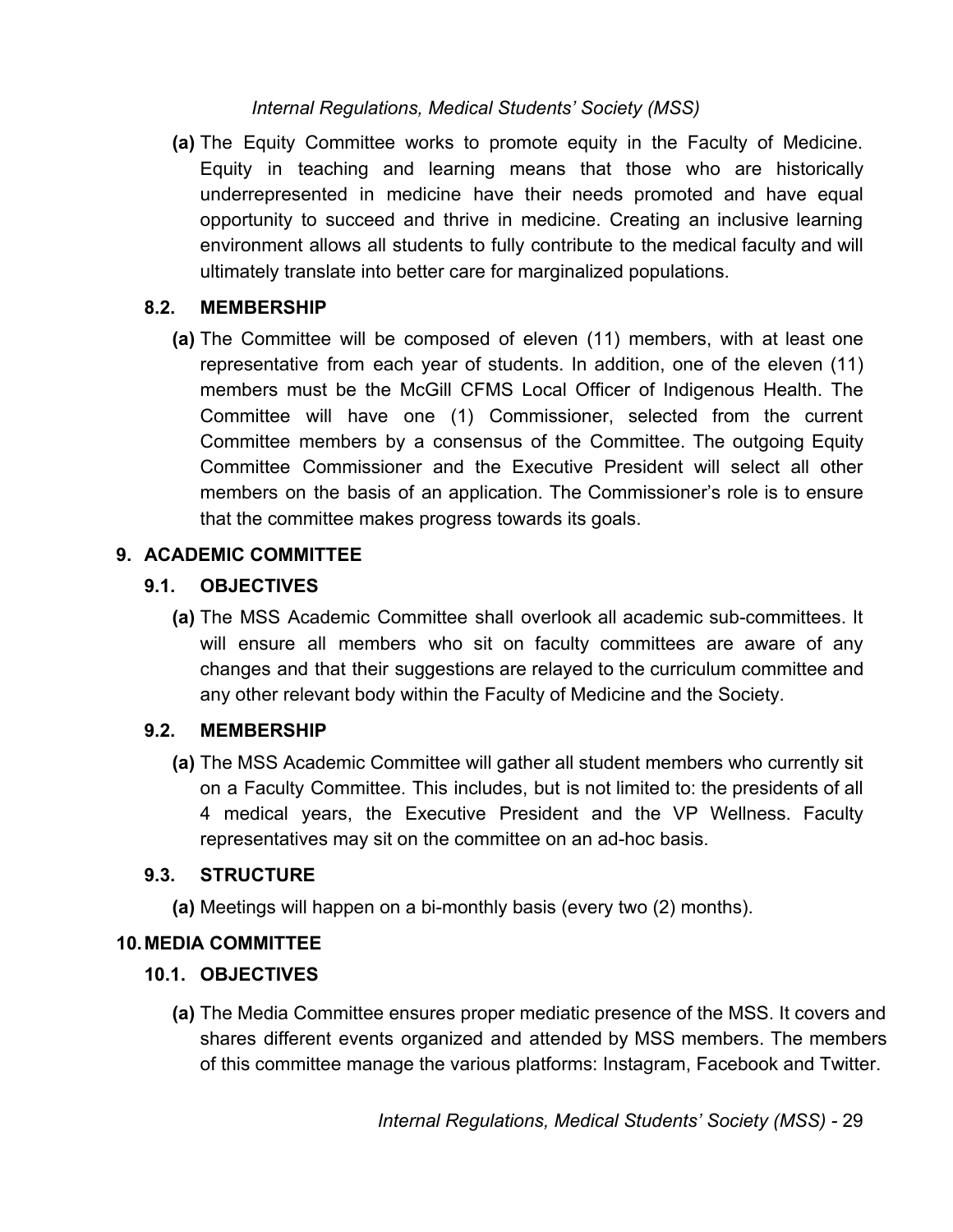#### *10.2.* **MEMBERSHIP**

**(a)** This committee is chaired by the VP Internal. Members include but not limited to: 1 social rep from each year, the Executive President, 1 VP social and the VP Internal. Membership also includes a Media Committee Coordinator recruited from the general membership.

#### *10.3.* **STRUCTURE**

**(a)** Meetings occur once per semester.

# <span id="page-29-0"></span>**11.NOMINATION COMMITTEE**

**11.1.** *(Rescinded)*

# <span id="page-29-1"></span>**12.AD HOC COMMITTEES**

- **12.1. AD HOC COMMITTEES.** As the need presents itself, the General Council may organize a Committee. A general directive must be written that contains the stated purpose of the committee.
- **12.2. CHAIR.** The Chair of all Ad Hoc Committees shall be appointed by the Executive President, subject to approval of the General Council.
- **12.3. DISSOLUTION.** Ad Hoc Committees may be dissolved at the request of the Chair with approval of the General Council, by a decision of a majority of the Council, or when their stated purpose is accomplished as determined by the General Council.

# **PART IX - CLUBS**

# <span id="page-29-3"></span><span id="page-29-2"></span>**1. DEFINITIONS**

- **1.1. OFFICIAL CLUB**: An Official Club (hereafter, "Club") is an entity composed of Club Members that enjoys the rights and that must respect the responsibilities of Society Clubs.
- **1.2. CLUB CATEGORIES**: Each Official Club of the Society must identify as one of three (3) categories:
	- (a) Interest Group (IG): an Official Club which provides Society Members with the opportunity to pursue interests or acquire skills related to a specific medical field.
	- (b) Outreach Clubs: an Official Club whose primary goal and efforts are focused towards providing services to vulnerable populations within the community or raising awareness of community health challenges.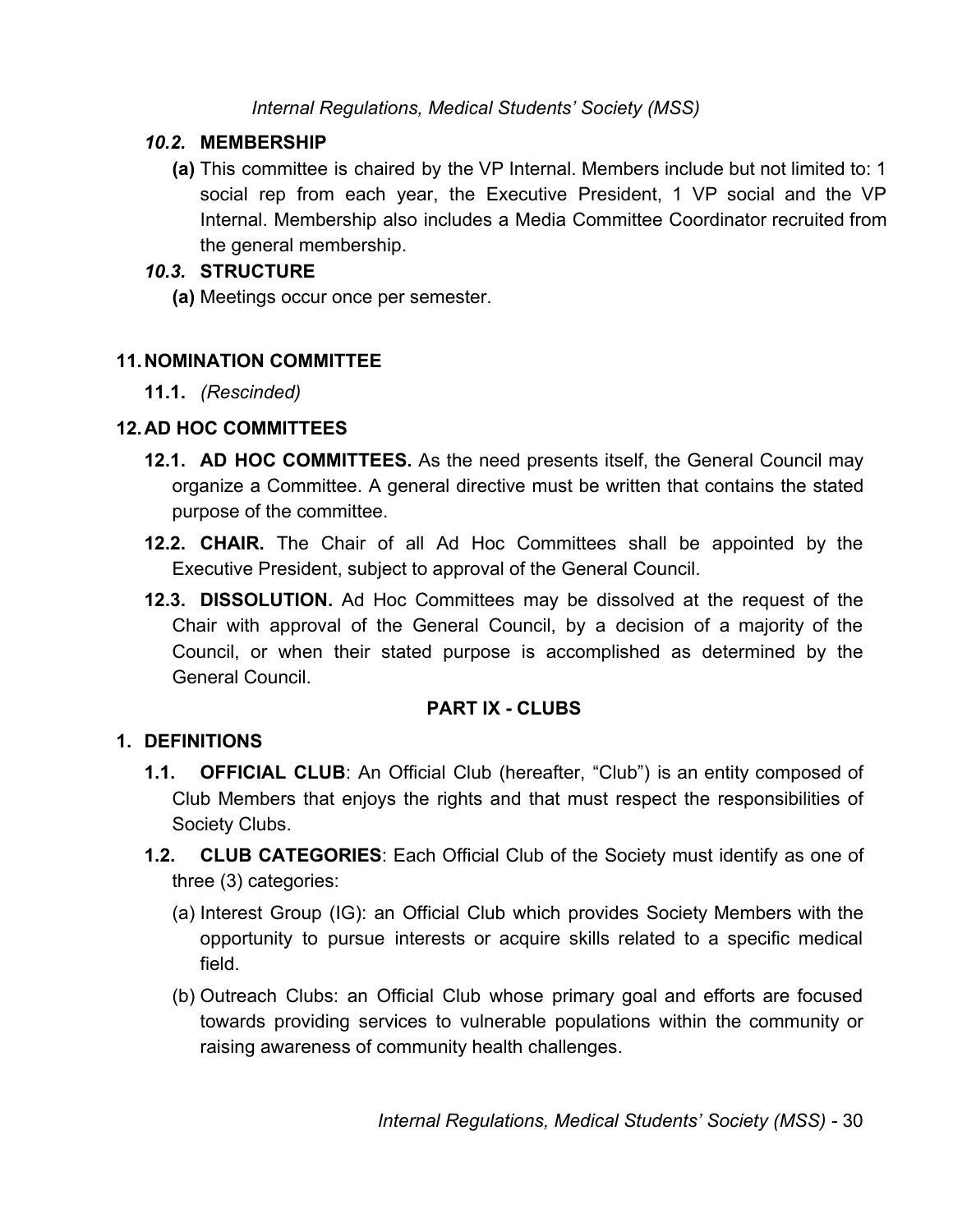- (c) Common Interest (CI) Clubs: an Official Club which is focused on a common interest and does not fall under IGs or Outreach Clubs.
- **1.3. RETURNING CLUB**: A Returning Club is defined as an Official Club that is:
	- (a) applying for renewal Official Club status for the next semester; and
	- (b) that has or had the Official Club status for the current or past semester.
- **1.4. NEW CLUB**: A New Club is defined as an entity composed of Active members of the Society that is:
	- (a) applying to obtain the status of Official Club; and
	- (b) that does not meet the requirements of a Returning Club.
- **1.5. CLUB MEMBER**: A Club Member is defined as any Member of the Society that manifests an interest in an Official Club.
- **1.6. EVENT**: an event is a one-time gathering of Club Members in order the share the interests and objectives of the club. An event must be open to all club members and all club members should have an equal opportunity to attend it.
- **1.7. EVENT-ATTENDANCE**: an event-attendance is a unit of measurement of club activity, where one (1) event-attendance represents the attendance of one (1) club member to one (1) event organized by the club.
- **1.8. SPECIAL PROJECT**: a special project is an event or an activity organized by one or several clubs that requires special financial needs and that provides club members with an exceptional opportunity in accordance to the club's mission statement.

# <span id="page-30-0"></span>**2. GOVERNANCE AND REGULATIONS**

- **2.1. OBJECTIVES.** The purpose of Official Clubs is to provide Club Members with the opportunity to pursue curricular or extra-curricular interests or activities.
- **2.2. REGULATION.** Official Clubs are governed and regulated by the VP Internal Affairs, and are funded in part or in whole by the Society, in accordance with the Constitution and the Society By-Laws.
- **2.3. RESPONSIBILITIES.** The responsibilities of MSS Clubs are as follows:
	- (a) To possess the status of Official Club for the current semester;
	- (b) To be open to all active Society Members;
	- (c) To disseminate information regarding its activities to all Society Members and to use the calendar on the Society's website to do so;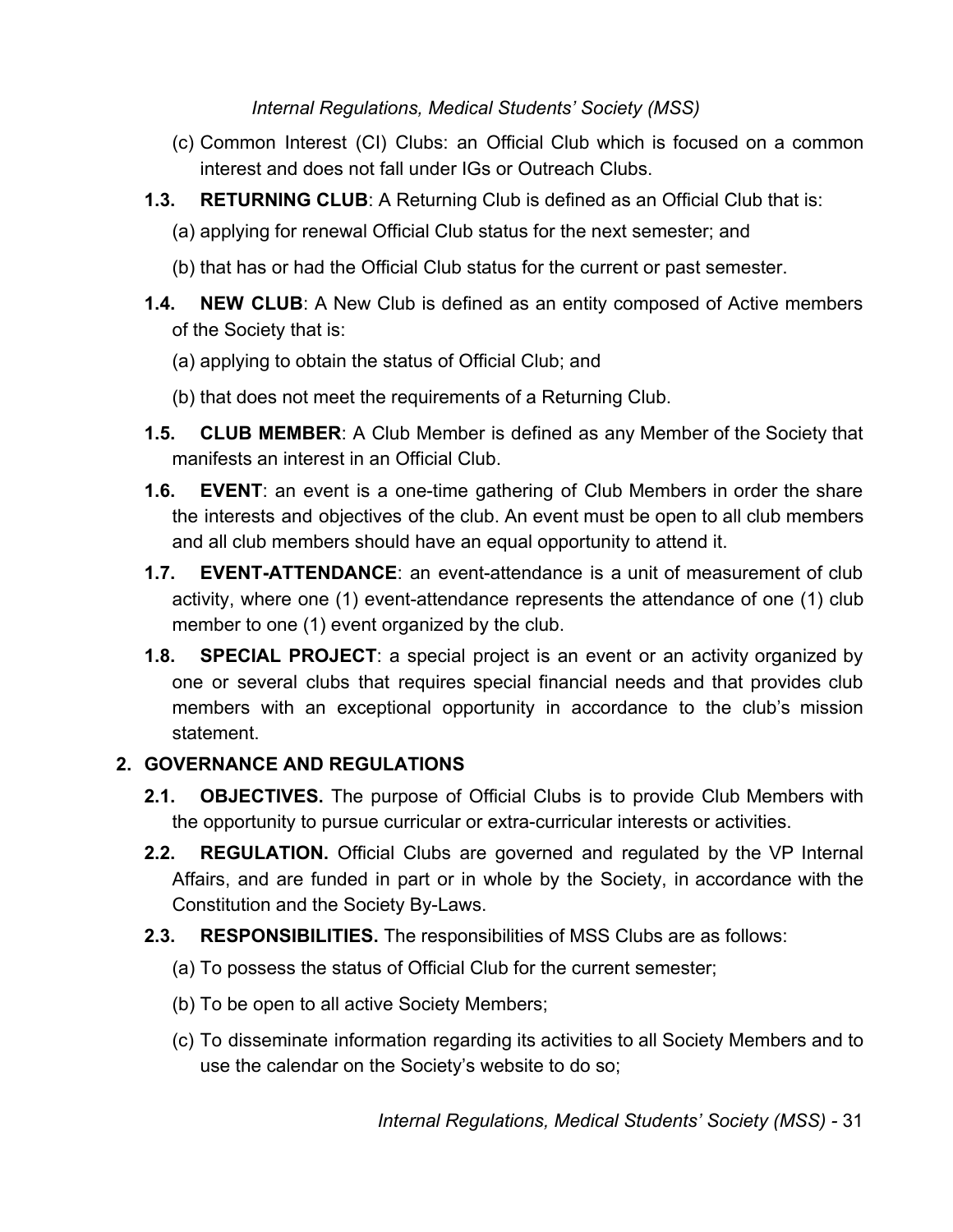- (d) To make judicious use of its financial resources for the benefit of Society Members;
- (e) To keep accurate and complete records of its finances and event attendances;
- (f) To ensure that its sponsorship agreements are in concordance with the MSS Sponsorship Policy;
- (g) To ensure that its actions do not go against the objectives and philosophy of the Society;
- (h) To maintain and regularly update an official club website linked to the Society's website;
- (i) To present the Vice President Internal Affairs with all the documentation required by the By-Laws for Club Status and Funding;
- (j) To be present at Clubs Day and Clubs Meet & Greet;
- (k) To have at least one club executive at the head of the Club who is an MSS member;
- (l) To terminate all club-related activities and assets, including financial ones, when they are requested to do so by the VP Internal Affairs or the General Council;
- (m)To ensure that none of its events are organized at the same time as an Official MSS Council Event posted on the Society's website calendar at least three (3) weeks in advance, including but not limited to General Assemblies, MSS Lunch Conferences and social events;
- (n) To abide by the requirements outlined in the MSS' Memorandum of Agreement with McGill University;
- (o) To ensure that it follows the MSS Communication Strategy;
- (p) To abide by the MSS Equity Policy;
- (q) To minimize the amount of paper mail it receives.
- **2.4. RIGHTS.** The rights of MSS Clubs are as follows:
	- (a) All official MSS Clubs are entitled to a financial allocation from the Society;
	- (b) Official MSS Clubs are allowed to use the Society's name when advertising for events;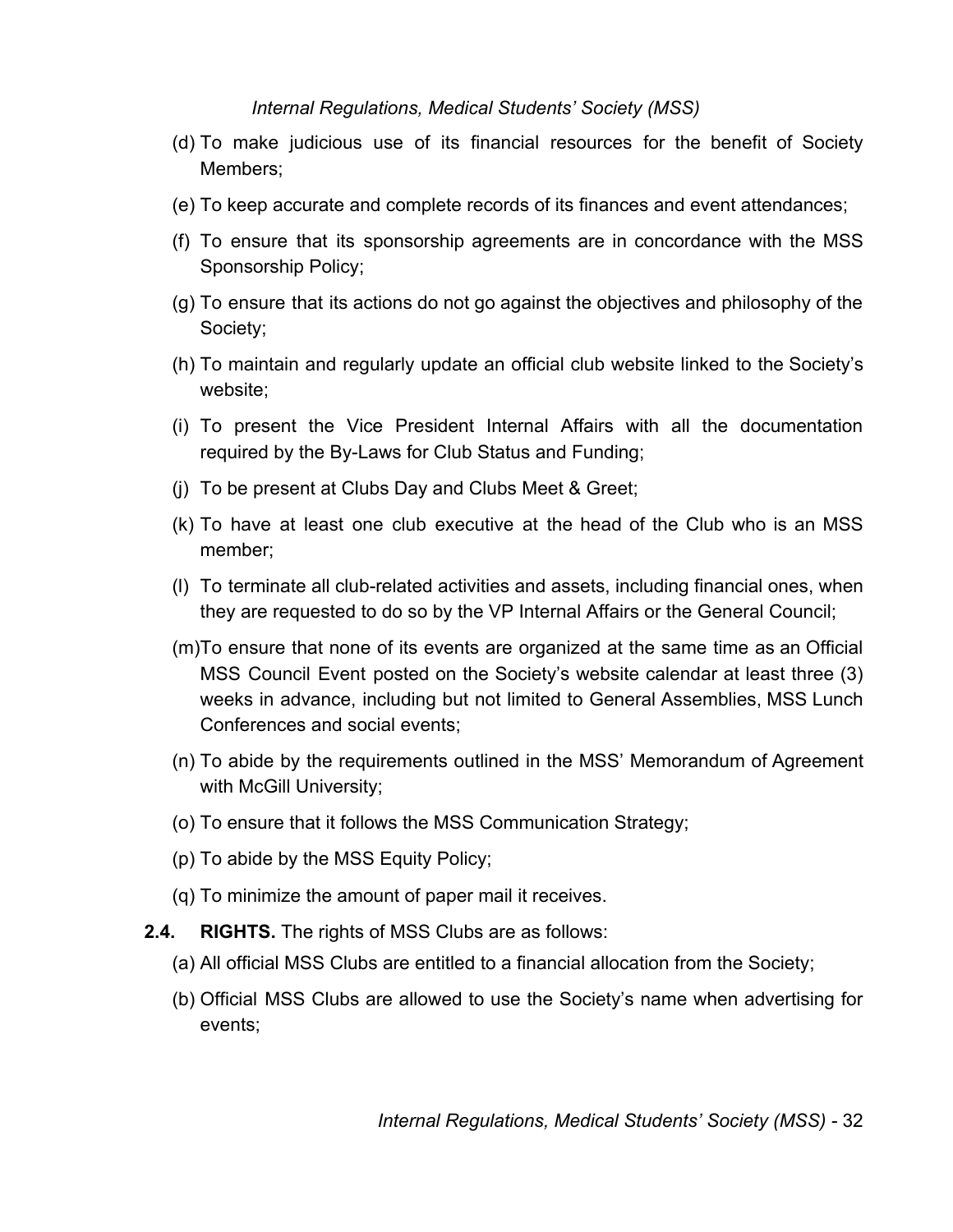- (c) Official MSS Clubs may book the Meredith Annex for activities, with the understanding that at least one (1) of its rooms must always stay available;
- (d) Official MSS Clubs have the right to file a complaint against an individual MSS member or MSS club that did not respect the Meredith Annex rules with the MSS Student Space Officer.
- (e) All Members of the Society have the right to seek Official Club Status with proper documentation as outlined in 4.2.

#### <span id="page-32-0"></span>**3. FUNDING**

- **3.1. DETERMINATION OF FUNDING.** Society funding for clubs is applicable to Official Clubs only. Funding is provided by the Society for the Fall and Winter Semester. Funding allocated for each semester is based on event-attendance; funding to Returning and New Clubs may be determined by the formula described in this Regulation, for the Fall and Winter Semesters.
- **3.2. ALLOCATION CATEGORIES.** Budgeted financial resources for clubs shall be separated equally between the Fall and Winter semester. At least five (5) percent of the allowed financial resources for each semester shall be reserved for New Clubs and not included in the budgetary envelope for returning clubs; at least five (5) percent of the allowed financial resources for each semester shall be reserved for Special Projects and not included in the budgetary envelope for returning clubs. The exact proportion is determined by the General Council at the beginning of each semester, at the same time as clubs applications are reviewed.
- **3.3. FUNDING FORMULA.** The amount granted to each club from the returning clubs fund is at least proportional to the amount of event-attendances of the club of the previous semester of activity over the total amount of event-attendances of all clubs for their previous semester of activity, provided such documentation has been submitted. The submitted attendance sheets in its follow-up report determine the number of event-attendances of a club. Only the signatures of Members may be used to calculate event-attendances.
- **3.4. ALTERNATIVE DETERMINATION OF FUNDING.** The funding for clubs that have not submitted a follow-up report will be to the discretion of the General Council.
- **3.5. FUNDING APPLICATION.** To apply for funding, a club must submit, in addition to their application for club status, a budget for the upcoming semester. If the club is a returning club, it must also submit a proof of account balance as well as bank account information.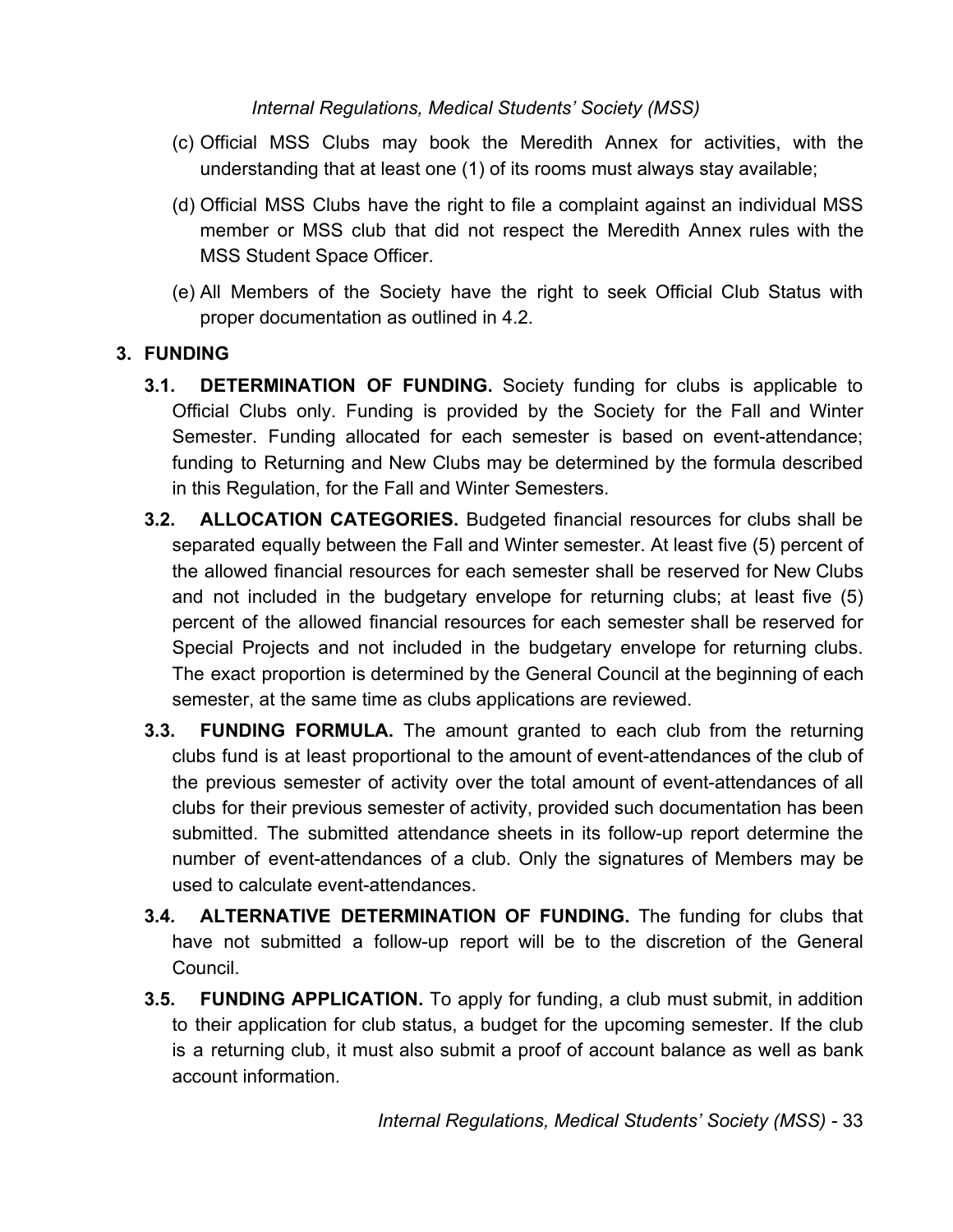- **3.6. APPLICATION FOR FUNDING BY FORMULA.** To obtain funding using the formula described in this Regulation, a club must submit a follow-up report that details Member participation in its activities. The follow-up report must contain:
	- (a) A list of all the events and activities of the previous semester of activity;
	- (b) Records of expenses and income, including sources and amounts, for the previous semester of activity;
	- (c) Signed attendance sheets for events held during the previous semester of activity;
	- (d) Screenshots of the week on which Club events occurred on MSS website's calendar;
	- (e) Screenshots of Murmur submissions.
- **3.7. CONTROL OF FUNDS.** Funding can only be deposited in bank accounts held by clubs under Society authority. Every budget must be approved and voted on by the General Council and the aforementioned council reserves the right to modify such budgets. In exceptional circumstance, the General Council can overrule previous clauses about funding to a specific club.
- **3.8. AWARDS**. Awards may be distributed to Official Clubs during the MSS/SPCI Showcase. The monetary amount is to the MSS Council's discretion and, depending on the year, may reach up to \$200.
- **3.9. PENALTIES.** Funding Penalties shall apply in the event one club does not respect its responsibilities (as outlined in PART IX - 2.3). Failure to attend Clubs Day or Clubs Roundtable will result in a reduction of 25% of the allocated funding of the club for the current or upcoming semester, for each absence. Failure to provide accurate information as part of club application or follow-up will result in a penalty to the funding of the club, to the discretion of the VP Internal Affairs.

# <span id="page-33-0"></span>**4. CLUB STATUS**

- **4.1. MAINTENANCE OF CLUB STATUS.** Official club status is only valid for one semester and must be renewed for Returning Clubs at every Fall and Winter semester. Returning clubs must submit a follow-up report to be able to obtain funding that is not allocated to New Clubs or Special Projects. Applications must be submitted by the VP Internal Affairs to the General Council at the beginning of the Fall and Winter Semester.
- **4.2. STATUS APPLICATION.** All clubs must submit an application that contains: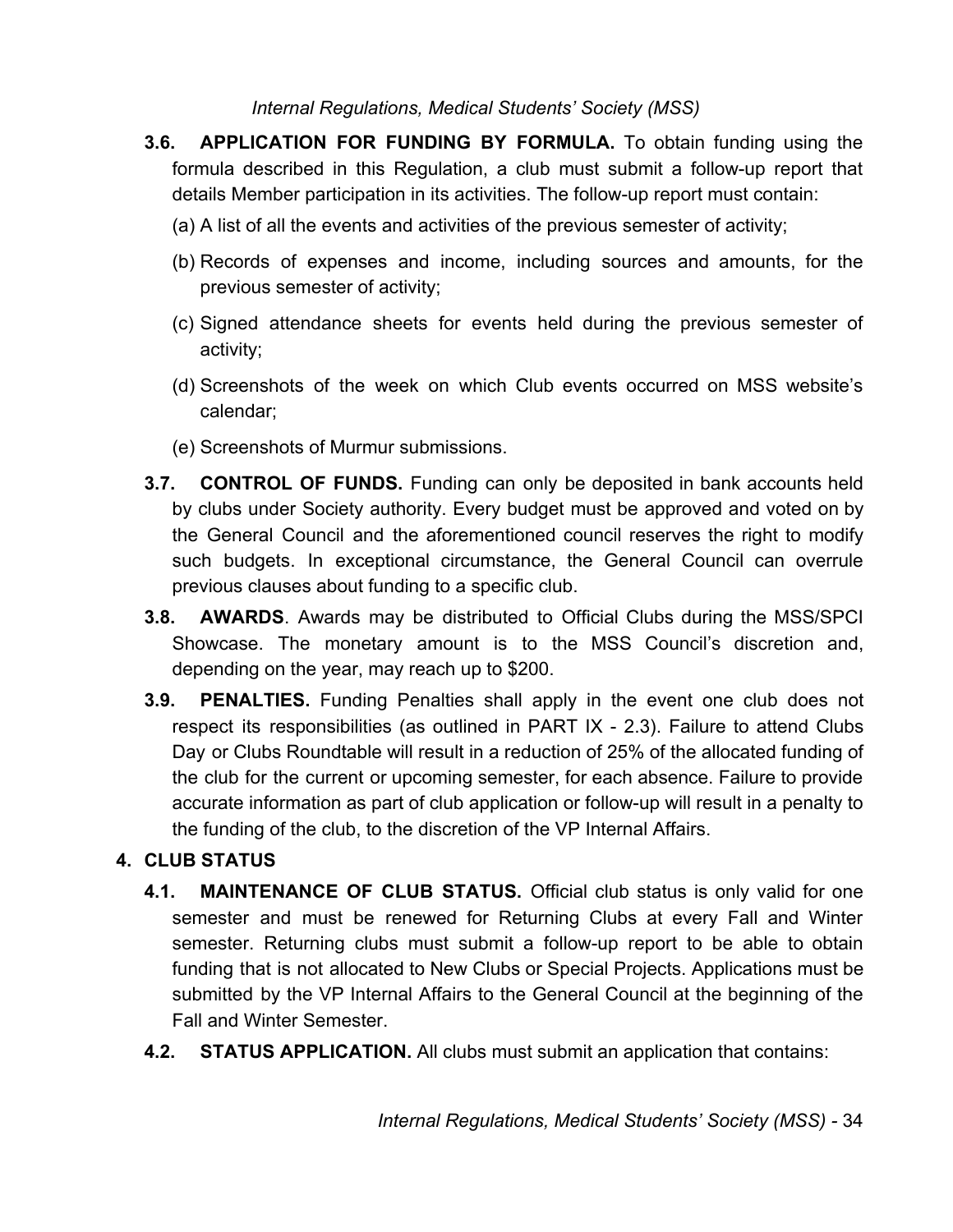- (a) The name of the club;
- (b) The category of clubs it considers itself to be;
- (c) The name of at least one club executive, with position, year of study and contact information;
- (d) The list of plans and activities for the upcoming semester.

In addition, new clubs must submit the following as part of their application:

- (e) A mission statement;
- (f) A signed list of at least 15 potential members.

In addition, returning Interest Groups and Outreach Clubs must submit the following as part of their application:

- (g) An end-of-semester report.
- **4.3. STATUS CRITERIA.** Criteria to grant Official Club Status are:
	- (a) The submission of all requested documents.
	- (b) Have at least one executive member who is an MSS member.
	- (c) The concordance of the club's objectives with those of the Society.
	- (d) The pertinence of the club for Society Members.
	- (e) The sustainability or possibility for continuity of the club.
	- (f) The observance of the club's responsibilities towards the Society (for returning clubs).

The club executives must sign a contract with the Society, open a bank account as determined by the VP Finance, and create a page on the Society's website for their club.

**4.4. STATUS AND FUNDING AUTHORITY.** Clubs are accountable to the General Council for their activities and use of funding. Granting for funding and club status is done by the General Council.

#### <span id="page-34-0"></span>**5. RECRUITMENT**

#### **5.1. GENERAL.**

(a) Interest Group and Outreach Clubs Presidents may hold up to a maximum of two (2) one-year mandates unless they are also the Club's founder;

*Internal Regulations, Medical Students' Society (MSS) -* 35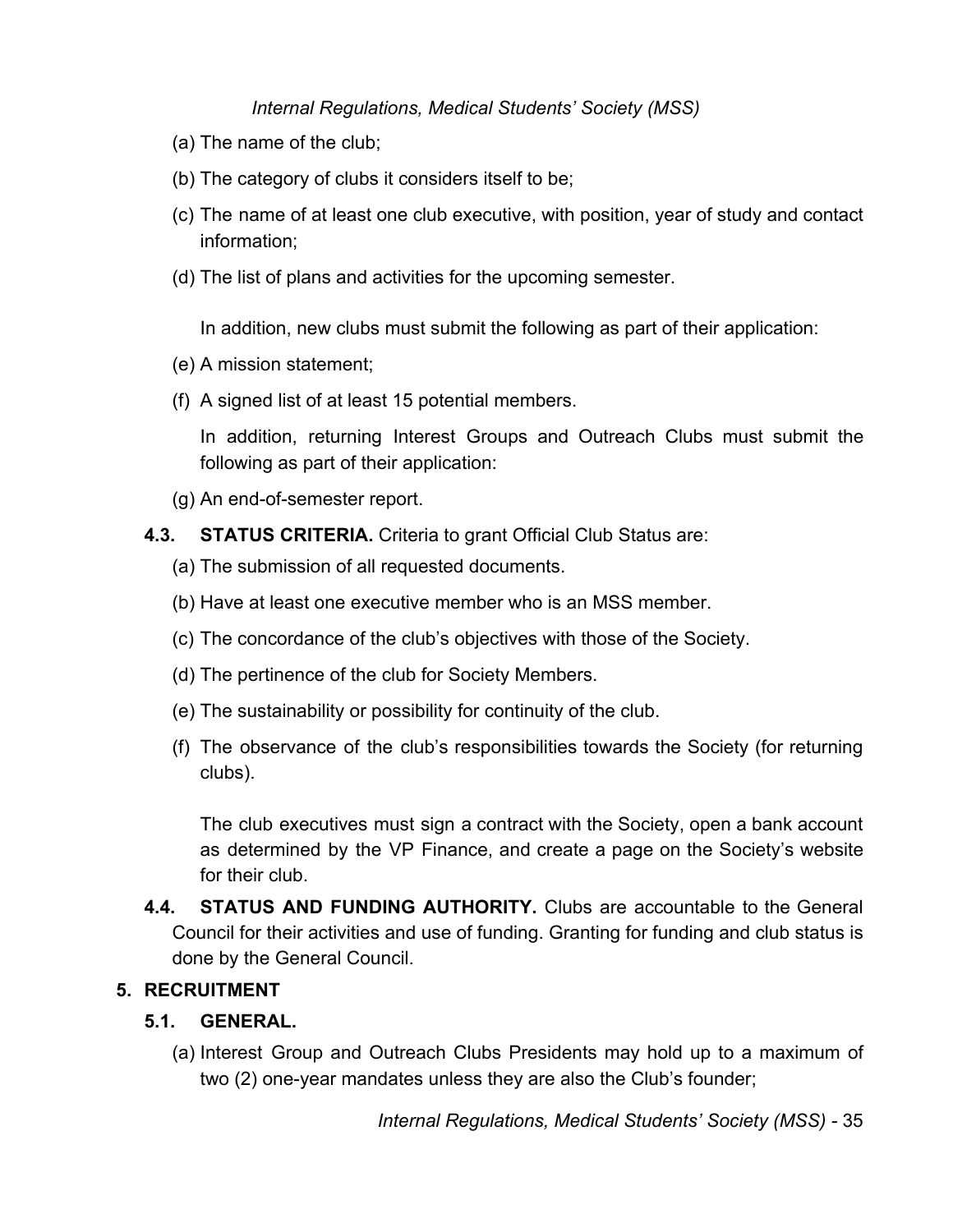(b) A club member who holds a position of Class Rep (or an equivalent title) must reapply for an executive position the following year;

# **5.2. PROCESS.**

- (a) Clubs categorized as Interest Groups or Outreach Clubs must abide by a blinded recruitment process, meaning that applications must be submitted through the MSS website without any identifying factors;
- (b) If requiring interviews in the recruitment process, there must be either an MSS Council or an Equity Committee member sitting in on the interview;
- (c) For positions that remain unfilled after two (2) consecutive recruitment periods, members can be nominated to fill vacant positions.

# **5.3. MID-MANDATE RECRUITMENT.**

- (a) Should an executive member resign mid-mandate, the club should nominate an interim executive for the remainder of the semester;
- (b) In the event that no interim member is available to take over the position, an exceptional recruitment may be allowed but must be discussed with the MSS VP Internal before.

# **5.4. RECRUITMENT REGULATIONS.**

- (a) Recruitment must remain centralized through the MSS website;
- (b) All clubs, including Interest Groups, Outreach Clubs and Common Interest Clubs must refrain from posting recruitment calls prior to or during the recruitment period anywhere other than the centralized recruitment page on the website, such as Facebook Class pages;
- (c) Initial recruitment period may only be extended for clubs where positions remain vacant or unopposed;
- (d) All recruitment must be finalized within the first 4 weeks of the semester.

# <span id="page-35-0"></span>**6. FUNDING**

- **6.1. DETERMINATION OF FUNDING.** Society funding for clubs is applicable to Official Clubs only. Funding is provided by the Society for the Fall and Winter Semester. Funding allocated for each semester is based on event-attendance; funding to Returning and New Clubs may be determined by the formula described in this Regulation, for the Fall and Winter Semesters.
- **6.2. ALLOCATION CATEGORIES.** Budgeted financial resources for clubs shall be separated equally between the Fall and Winter semester. At least five (5) percent of the allowed financial resources for each semester shall be reserved for New Clubs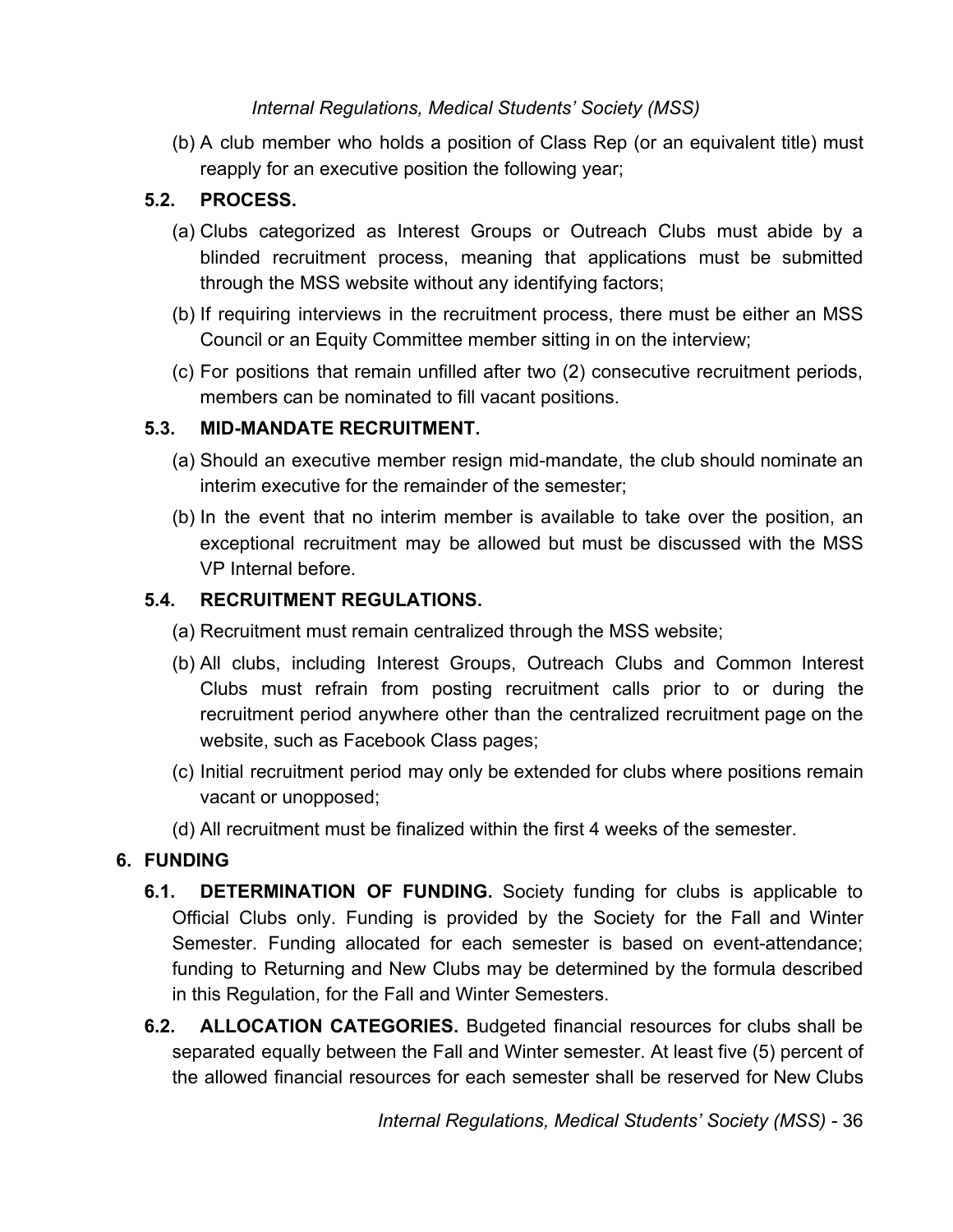and not included in the budgetary envelope for returning clubs; at least five (5) percent of the allowed financial resources for each semester shall be reserved for Special Projects and not included in the budgetary envelope for returning clubs. The exact proportion is determined by the General Council at the beginning of each semester, at the same time as clubs applications are reviewed.

- **6.3. FUNDING FORMULA.** The amount granted to each club from the returning clubs fund is at least proportional to the amount of event-attendances of the club of the previous semester of activity over the total amount of event-attendances of all clubs for their previous semester of activity, provided such documentation has been submitted. The submitted attendance sheets in its follow-up report determine the number of event-attendances of a club. Only the signatures of Members may be used to calculate event-attendances.
- **6.4. ALTERNATIVE DETERMINATION OF FUNDING.** The funding for clubs that have not submitted a follow-up report will be to the discretion of the General Council.
- **6.5. FUNDING APPLICATION.** To apply for funding, a club must submit, in addition to their application for club status, a budget for the upcoming semester. If the club is a returning club, it must also submit a proof of account balance as well as bank account information.
- **6.6. APPLICATION FOR FUNDING BY FORMULA.** To obtain funding using the formula described in this Regulation, a club must submit a follow-up report that details Member participation in its activities. The follow-up report must contain:
	- (a) A list of all the events and activities of the previous semester of activity;

(b) Records of expenses and income, including sources and amounts, for the previous semester of activity;

(c) Signed attendance sheets for events held during the previous semester of activity.

- **6.7. CONTROL OF FUNDS.** Funding can only be deposited in bank accounts held by clubs under Society authority. Every budget must be approved and voted on by the General Council and the aforementioned council reserves the right to modify such budgets. In exceptional circumstance, the General Council can overrule previous clauses about funding to a specific club.
- **6.8. EXTERNAL FUNDING**. Clubs are permitted to seek external sources of funding for their events, granted that the nature of the sponsor and the sponsorship activity are in line with the MSS Sponsorship Policy.